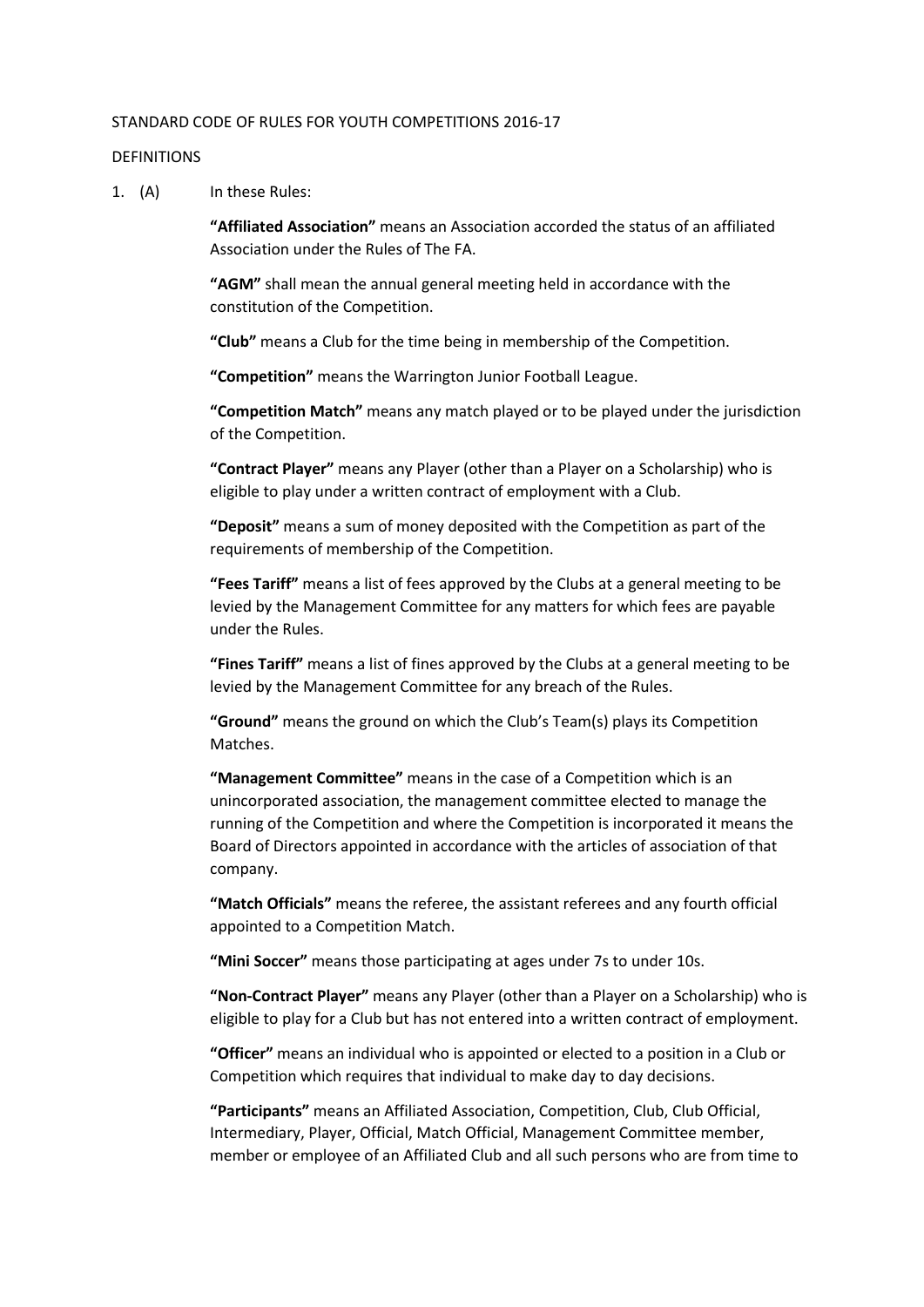time participating in any activity sanctioned either directly or indirectly by the Association.

**"Player"** means any Contract Player, Non Contract Player or other player who plays or who is eligible to play for a Club.

**"Playing Season"** means the period between the date on which the first competitive fixture in the Competition is played each year until the date on which the last competitive fixture in the Competition is played.

**"Rules"** means these rules under which the Competition is administered.

**"Sanctioning Authority"** means the Liverpool Football Association Limited.

**"Scholarship"** means a Scholarship as set out in Rule C 3 (a) (i) of the Rules of The FA.

**"Secretary"** means such person or persons appointed or elected to carry out the administration of the Competition.

**"Team"** means a team affiliated to a Club.

**"Team Sheet"** means a form provided by the Competition on which the names of the Players taking part in a Competition Match are listed.

**"The FA"** means The Football Association Limited.

**"written"** or **"in writing"** means the representation or reproduction of words or symbols or other information in a visible form by any method or combination of methods, whether sent or supplied in electronic form or otherwise.

**"Youth Football"** means those participating at ages under 11s to under 18s.

- (B) All Clubs shall adhere to the Rules. Every Club shall be deemed, as a member of the Competition to have accepted the Rules and to have agreed to abide by the decisions of the Management Committee in relation thereto, subject to the provisions of Rule 16.
- (C) The Competition will be known as the Warrington Junior Football League (or such other name as the Competition may adopt). The Clubs participating in the Competition must be members of the Competition. A Club which ceases to exist or which ceases to be entitled to play in the Competition for any reason whatsoever shall thereupon automatically cease to be a member of the Competition.
- (D) The administration of the Competition under these Rules will be carried out by the Competition acting (save where otherwise specifically mentioned herein) through the Management Committee in accordance with the rules, regulations and policies of The FA.
- (E) Unless stated otherwise, terms referring to natural persons are applicable to both genders. Any term in the singular applies to the plural and vice-versa.

### NAME AND CONSTITUTION

2. (A) This Competition shall consist of not more than 100 Clubs approved by the Sanctioning Authority.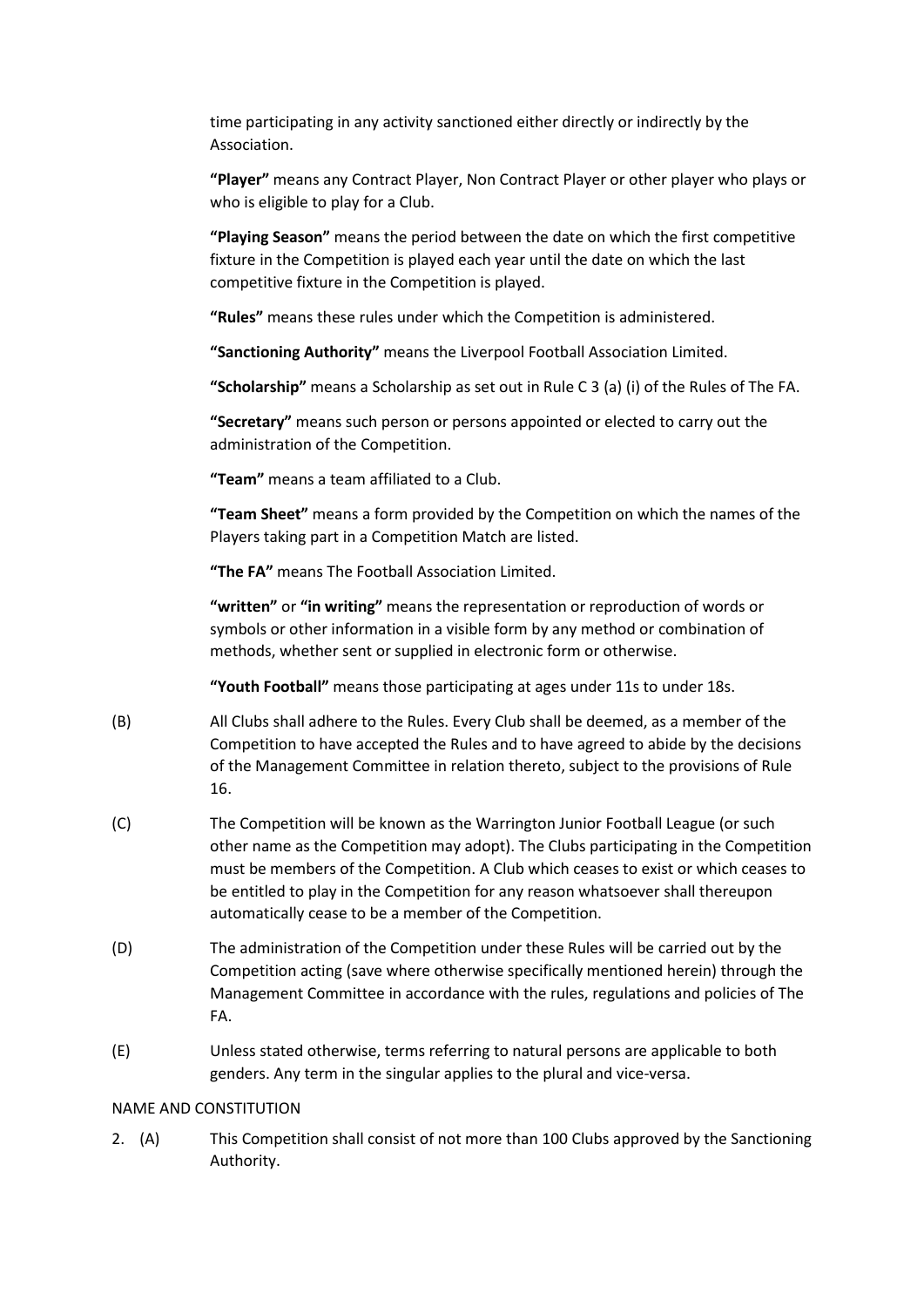- (B) All Clubs must be affiliated to an Affiliated Association and their names and particulars shall be returned annually by the appointed date in a manner prescribed by the Sanctioning Authority and must have a constitution approved by the Sanctioning Authority. Failure to comply with this Rule will result in a fine (in accordance with the Fines Tariff). The area covered by the Competition membership shall be within a 15 mile radius of the Market Gate in Warrington. This Competition shall apply annually for sanction to the Liverpool County Football Association(s) and the constituent Teams of member Clubs may be grouped in divisions.
- (C) Inclusivity and Non-discrimination
	- (i) The Competition and each member Club must be committed to promoting inclusivity and to eliminating all forms of discrimination and should abide and adhere to The FA Equality Policy and any legislative requirements (to include those contained in the Equality Act 2010).
	- (ii) This Competition and each member Club must make every effort to promote equality by treating people fairly and with respect, by recognising that inequalities may exist, by taking steps to address them and by providing access and opportunities for all members of the community, irrespective of age, gender, gender reassignment, sexual orientation, marital status, race, nationality, ethnic origin, colour, religion or belief, ability or disability or otherwise.
	- (iii) Any alleged breach of the Equality Act 2010 legislation must be referred to the appropriate Sanctioning Authority for investigation.
- (D) Clubs must comply with the provisions of any initiatives of The FA which are adopted by the Competition including but not limited to, Charter Standard and RESPECT programmes. Failure to comply with this Rule will result in a fine (in accordance with the Fines Tariff).
- (E) Clubs shall not enter any of their Teams playing at a particular age group in the Competition in any other competition (with the exception of FA and County FA Competitions) except with the written consent of the Management Committee. Failure to comply with this Rule will result in a fine (in accordance with the Fines Tariff).
- (F) At the AGM or a Special General Meeting called for the purpose, a majority of the delegates present shall have power to decide or adjust the compilation of the divisions at their discretion. When necessary this Rule shall take precedence over Rule 12.

# ENTRY FEE, SUBSCRIPTION, DEPOSIT

3. (A) Applications by Clubs for admission to this Competition or the entry of an additional Team(s) from the same Club must be made in writing to the Secretary and must be accompanied by an entry fee of £10 set out in the Fees Tariff per Team which shall be returned in the event of non-election.

> N.B. Clubs wishing to join the League will be required to present their case to the Member Clubs using the following:

• Name of Club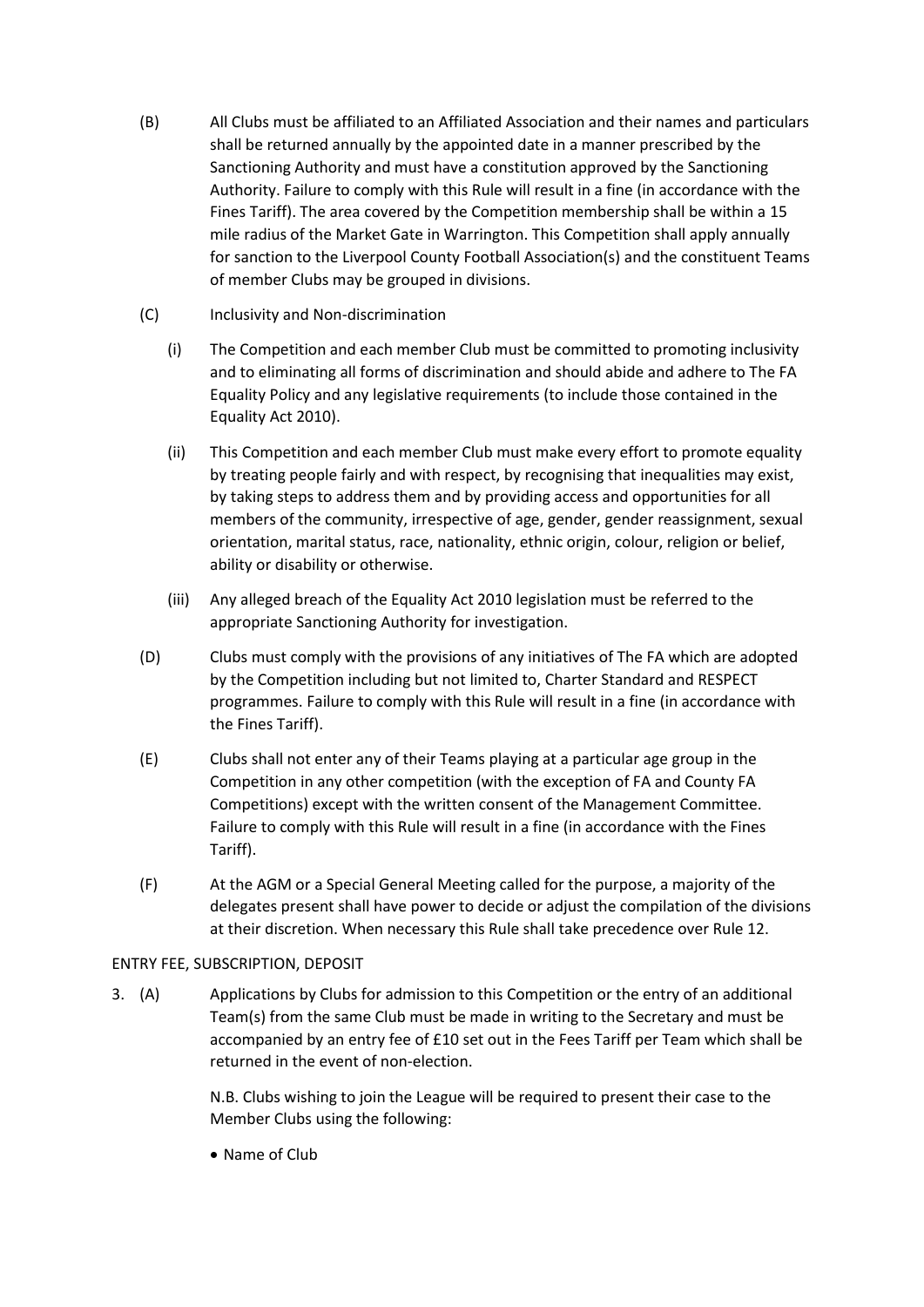- Name of Club Officials (Secretary, Chair, Treasurer, Welfare Officer)
- Name of past/present Leagues affiliated to
- Which League the team(s) will be leaving and why
- Reason for applying to Warrington Junior Football League

 Has the Club achieved Charter Standard and if not when do they expect to achieve this

- Facilities and pitch location
- Club ethos

Any Club seeking to join the Warrington Junior Football League should be sent a copy of the current League Rules and subsequently return a signed document, prior to the presentation at the Annual General Meeting, stating they have read and accepted same.

At the discretion of the voting members present applications, of which due notice has been given, may be received at the AGM or a Special General Meeting or on a date agreed by the Management Committee.

- (B) An annual subscription shall be payable in accordance with the Fees Tariff per Team where a Club provides more than one Team in membership of the Competition and shall be payable within 14 days of receipt of invoice each year.
- (C) A Deposit of £30 shall be payable per Club within 14 days of receipt of invoice. Failure to comply with this Rule will result in a fine (in accordance with the Fines Tariff).
- (D) A Club shall not participate in this Competition until the entry fee, annual subscription and Deposit (if required) have been paid.
- (E) If requested by the Competition, Clubs must advise annually to the Secretary in writing by 31st July of its Sanctioning Authority affiliation number for the forthcoming Playing Season, failing which they shall be fined (in accordance with the Fines Tariff).

Clubs must advise the Secretary in writing, or on the prescribed form, of details of its headquarters, Officers and any other information required by the Competition.

#### MANAGEMENT, NOMINATION, ELECTION

- 4. (A) The Management Committee shall comprise the Officers of the Competition and seven members who shall all be elected at the AGM. All Participants shall abide by The Football Association Regulations for Safeguarding Children as determined by The FA from time to time.
	- (B) Retiring Officers shall be eligible to become candidates for re-election without nomination provided that the Officer notifies the Secretary in writing not later than 30th April in each year. All other candidates for election as Officers or members of the Management Committee shall be nominated to the Secretary in writing, signed by the secretaries of two member Clubs, not later than 30th April in each year. Names of the candidates for election shall be circulated with the notice of the AGM. In the event of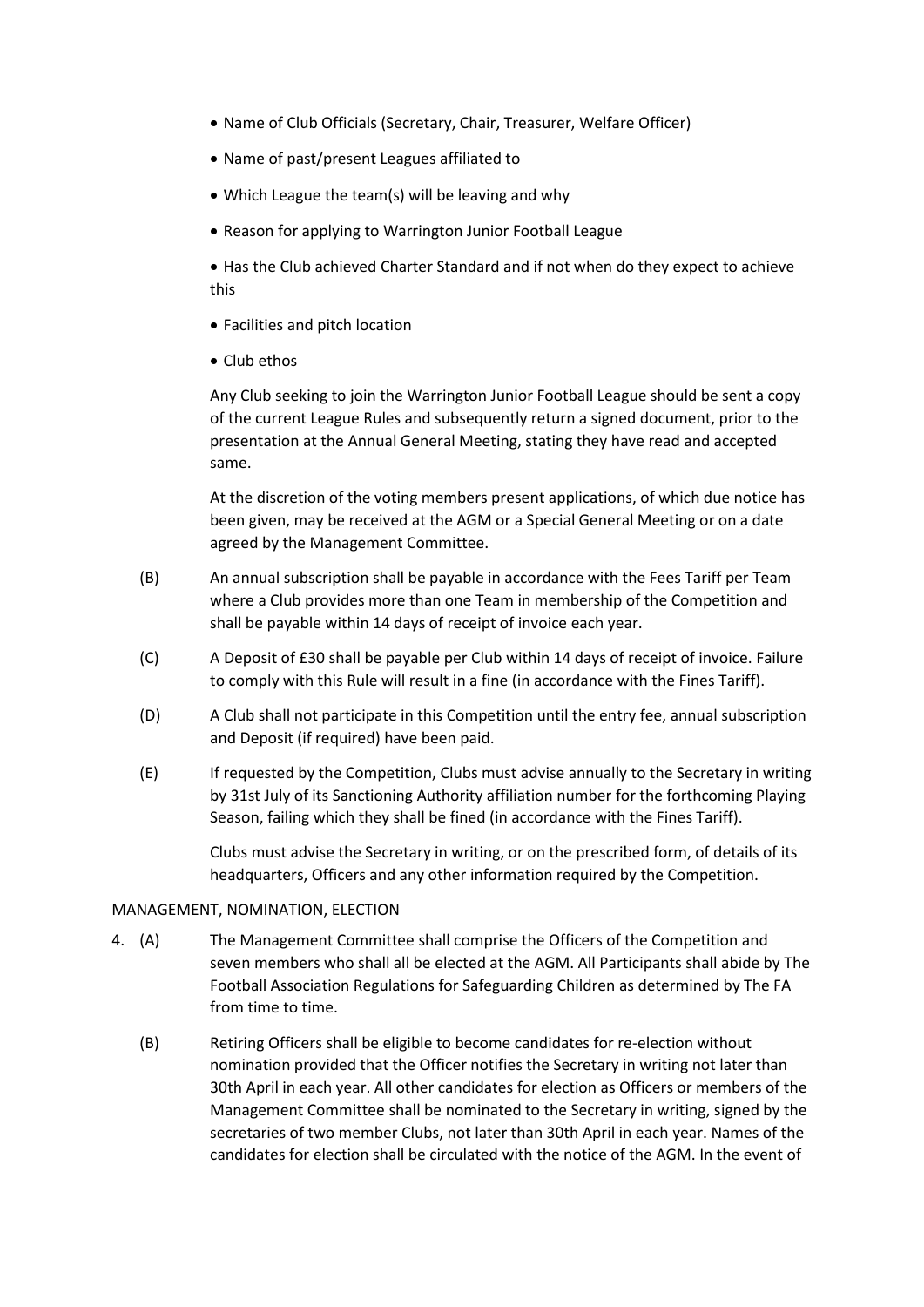there being no nomination in accordance with the foregoing for any office, nominations may be received at the AGM.

- (C) The Management Committee shall meet as and when required, save that no more than three calendar months shall pass between each meeting. On receiving a requisition signed by two-thirds (2/3) of the members of the Management Committee the Secretary shall convene a meeting of the Management Committee.
- (D) Except where otherwise mentioned all communications shall be addressed to the Secretary who shall conduct the correspondence of the Competition and keep a record of its proceedings.
- (E) All communications received from Clubs must be conducted through their Officers and sent to the Secretary. Failure to comply with this Rule will result in a fine (in accordance with the Fines Tariff).

### POWERS OF MANAGEMENT

- 5. (A) The Management Committee may appoint sub-committees and delegate such of their powers as they deem necessary. The decisions of all sub-committees shall be reported to the Management Committee for ratification. The Management Committee shall have power to deal only with matters within the Competition and not for any matters of misconduct that are under the jurisdiction of The FA or Affiliated Association.
	- (B) Subject to the permission of the Sanctioning Authority having been obtained the Management Committee may order a match or matches to be played each season, the proceeds to be devoted to the funds of the Competition and, if necessary, may call upon each Club (including any Club which may have withdrawn during the season) to contribute equally such sums as may be necessary to meet any deficiency at the end of the season.
	- (C) Each member of the Management Committee shall have the right to attend and vote at all Management Committee meetings and have one vote thereat, but no member shall be allowed to vote on any matters directly appertaining to such member or to the Club so represented or where there may be a conflict of interest. (This shall apply to the procedure of any sub-committee). In the event of the voting being equal on any matter, the Chairman shall have a second or casting vote.
	- (D) The Management Committee shall have powers to apply, act upon and enforce the Rules of the Competition and shall also have jurisdiction over all matters affecting the Competition. Any action by the Competition must be taken within 28 days of the Competition being notified.

With the exception of Rules  $6(H)$  and 19, and subject to Rule 5(I), in relation to any alleged breaches of a Rule the Management Committee shall issue a formal written charge to the Club concerned. The Club charged is required to respond to the charge within 7 days from the date of notification of the charge. In such reply a Club may:-

- (i) Accept the charge and submit in writing a case of mitigation for consideration by the Management Committee on the papers; or
- (ii) Accept the charge and notify that it wishes to put its case of mitigation at a hearing before the Management Committee; or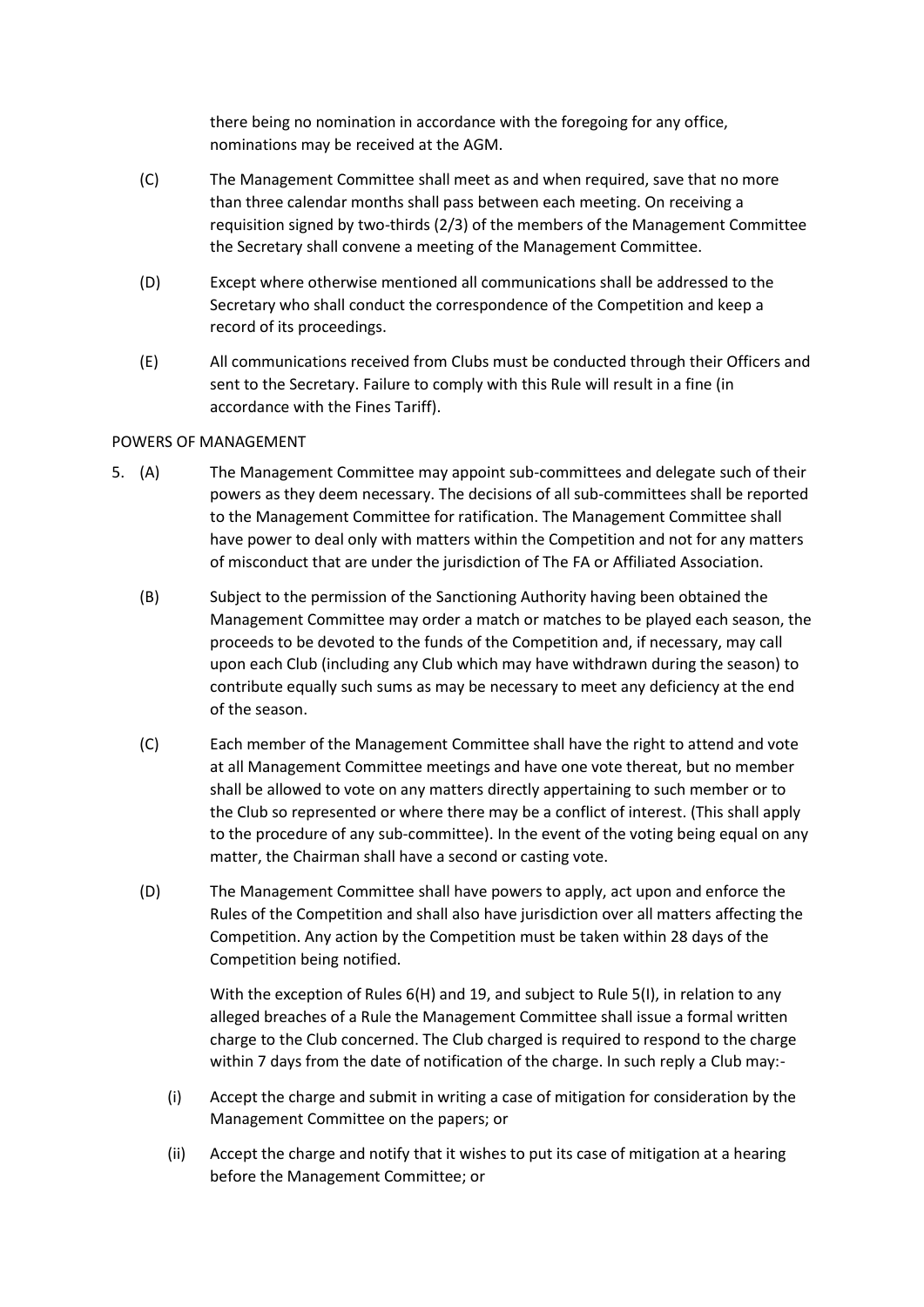- (iii) Deny the charge and submit in writing supporting evidence for consideration by the Management Committee on the papers; or
- (iv) Deny the charge and notify that it wishes to put its case of mitigation at a hearing before the Management Committee.

Where the Club charged fails to respond within 7 days, the Management Committee shall determine the charge in such manner and upon such evidence as it considers appropriate.

Where required, hearings shall take place as soon as reasonably practicable following receipt of the reply of the Club as more fully set out above.

Having considered the reply of the Club (whether in writing or at a hearing), the Management Committee shall make its decision and, in the event that the charge is accepted or proven, decide on the appropriate penalty (with reference to the Fines Tariff where applicable).

The maximum fine permitted for any breach of a Rule is £100 and, when setting any fine, the Management Committee must ensure that the penalty is proportional to the offence, taking into account any mitigating circumstances. No Participant under the age of 18 can be fined.

All breaches of the Laws of the Game, Rules and Regulations of The FA shall be dealt with in accordance with FA Rules by the appropriate Association.

- (E) All decisions of the Management Committee shall be binding subject to the right of appeal in accordance with Rule 16. Decisions of the Management Committee must be notified in writing to those concerned within 10 days.
- (F) 50% of its members shall constitute a quorum for the transaction of business of the Management Committee or any subcommittee thereof.
- (G) The Management Committee, as it may deem necessary, shall have power to fill, in an acting capacity, any vacancies that may occur amongst their number.
- (H) A Club must comply with an order or instruction of the Management Committee, and must attend to the business and/or the correspondence of the Competition to the satisfaction of the Management Committee. Failure to comply with this Rule will result in a fine (in accordance with the Fines Tariff).
- (I) Subject to its right of appeal in accordance with Rule 16 below, all fines and charges shall be paid within 14 days of the date of posting of notification of the decision. Any Club failing to do so will be fined (in accordance with the Fines Tariff). Further failure to pay the fine including the additional sum within a further 14 days will result in fixtures being withdrawn until such time as the outstanding fines are paid.
- (J) A member of the Management Committee appointed by the Competition to attend a meeting or match may have any expenses incurred refunded by the Competition.
- (K) The Management Committee shall have the power to fill any vacancy that may occur in the membership of the Competition between the AGM or Special General Meeting called to decide the constitution and the commencement of the Competition Playing Season. Any Management Committee Member not attending three consecutive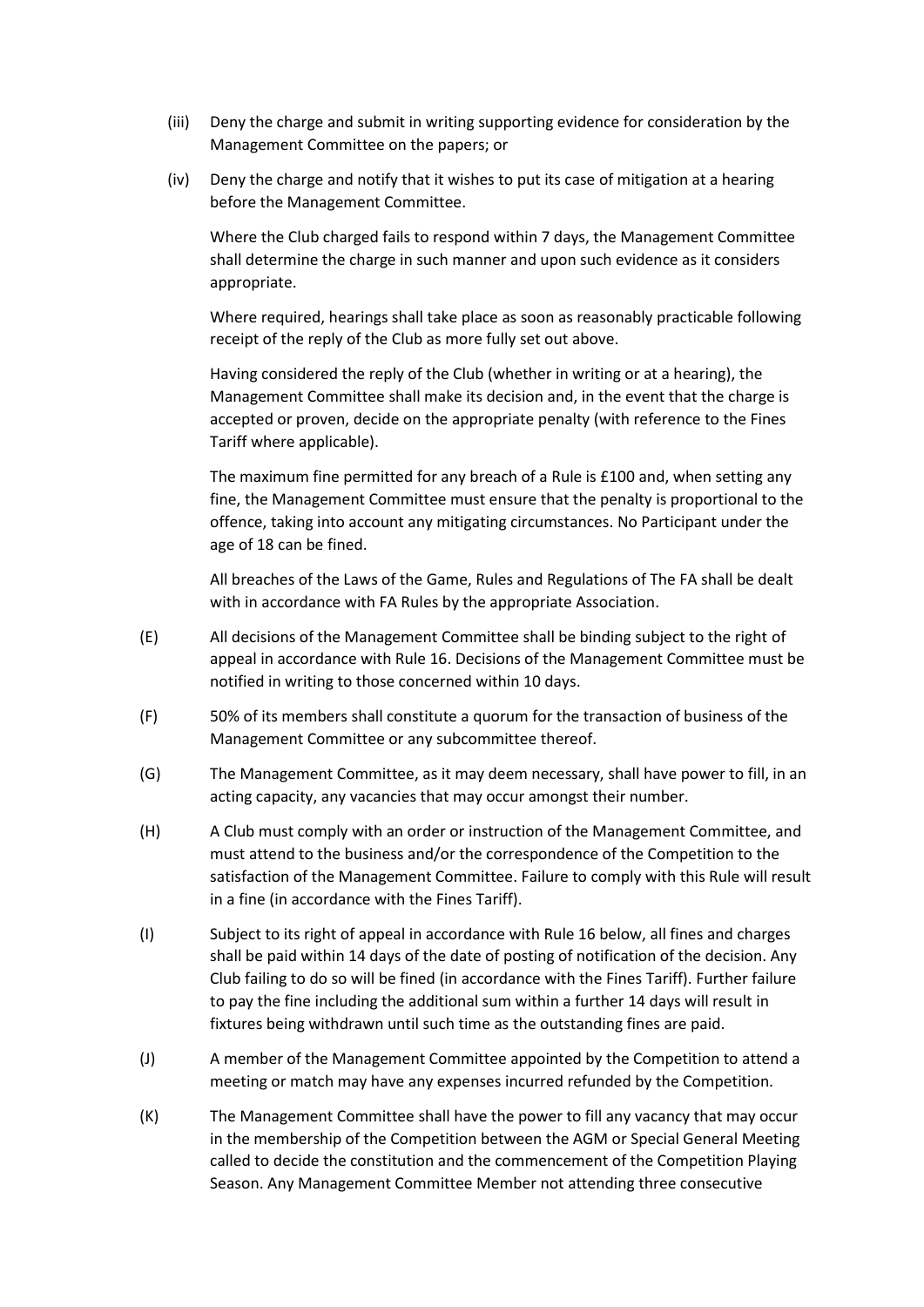Committee meetings without good and valid reason, or failing to attend more than 50% of Committee Meetings convened in any one season, without good and valid reason, may be removed from the Committee by majority vote of the Committee. Written notice of such action must be served to all Committee members at least 21 days in advance of any such vote being taken.

(L) The business of the Competition as determined by the Management Committee may/shall be transacted by electronic mail or facsimile.

#### ANNUAL GENERAL MEETING

- 6. (A) The AGM shall be held not later than 30 June in each year. At this meeting the following business shall be transacted provided that at least 75% members are present and entitled to vote:-
	- (i) To receive and confirm the Minutes of the preceding AGM.
	- (ii) To receive and adopt the Annual Report, Balance Sheet and Statement of Accounts.
	- (iii) Election of Clubs to fill vacancies.
	- (iv) Constitution of the Competition for ensuing Playing Season.
	- (v) Election of Officers and Management Committee.
	- (vi) Appointment of Auditors.
	- (vii) Alteration of Rules, if any (See Rule 20).
	- (viii) Fix the date for the commencement of the Playing Season and kick off times applicable to the Competition.
	- (ix) Fix the date for the end of the Playing Season.
	- (x) Other business of which due notice shall have been given and accepted as being relevant to an AGM.
	- (B) A copy of the duly audited/verified Balance Sheet, Statement of Accounts and Agenda shall be forwarded to each Club at least 14 days prior to the meeting together with any proposed changes.
	- (C) A signed copy of the duly audited/verified Balance Sheet and Statement of Accounts shall be sent to the Sanctioning Authority within 14 days of its adoption by the AGM.
	- (D) Each Club shall be empowered to send two delegates to an AGM. Each Club shall be entitled to one vote only. 14 days' notice shall be given of any Meeting.
	- (E) Clubs who have withdrawn their membership of the Competition during the Playing Season being concluded or who are not continuing membership shall be entitled to attend but shall vote only on matters relating to the Playing Season being concluded. This provision will not apply to Clubs expelled in accordance with Rule 17.
	- (F) All voting shall be conducted by a show of voting cards unless a ballot be demanded by at least 50% of the delegates qualified to vote or the Chairman so decides.
	- (G) No individual shall be entitled to vote on behalf of more than one member Club.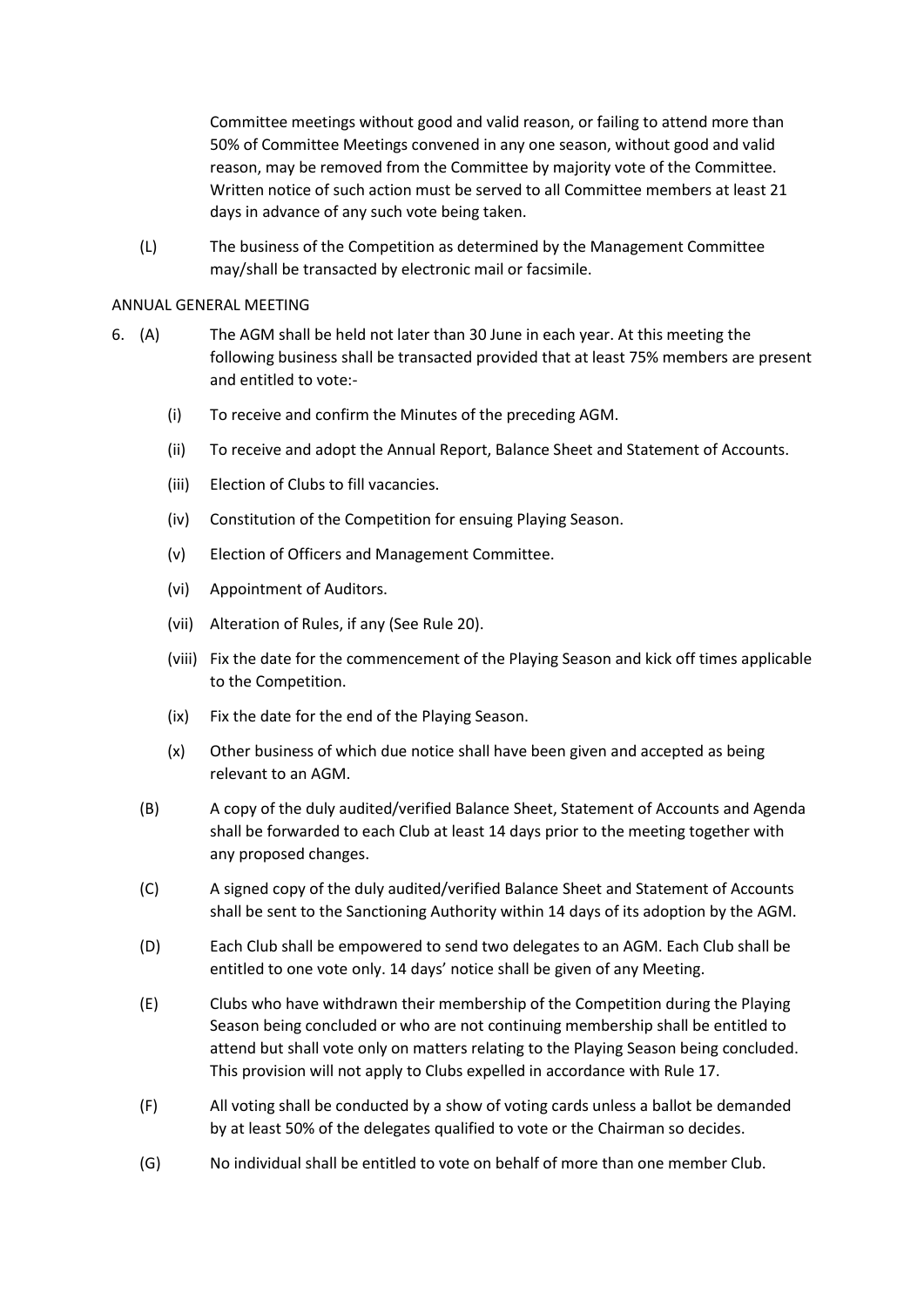- (H) Any continuing Club must be represented at the AGM. Failure to comply with this Rule will result in a fine (in accordance with the Fines Tariff).
- (I) Officers and Management Committee members shall be entitled to attend and vote at an AGM.
- (J) Where a Competition is an incorporated entity, the Officers of the Competition shall ensure that the Articles of Association of the Competition are consistent with the requirements of these Rules.

### AGREEMENT TO BE SIGNED

7. Each Club shall complete and sign the following agreement which shall be deposited with the Competition together with the application for membership for the coming Playing Season, or upon indicating that the Club intends to compete.

> "We, (A), (name) of (address) Chairman and (B) (name) of (address) Secretary of [ ] Football Club have been provided with a copy of the Rules and Regulations of the Warrington Junior Football League and do hereby agree for and on behalf of the said Club, if elected or accepted into membership, to conform to those Rules and Regulations and to accept, abide by and implement the decisions of the Management Committee of the Competition, subject to the right of appeal in accordance with Rule 16."

The agreement shall be signed by:

- (i) Where a Club is an unincorporated association, the Club Chairman and secretary; or
- (ii) Where a Club is an incorporated entity, two directors of the Club.

Any alteration of the Chairman and /or secretary of the Club on the above agreement must be notified to the Liverpool Football Association(s) to which the Club is affiliated and to the Secretary.

Failure to comply with this Rule will result in a fine (in accordance with the Fines Tariff).

#### QUALIFICATION OF PLAYERS

8. (A) (i) A registered youth playing member of a Club is one who, being in all other respects eligible, has:-

> Signed a fully and correctly completed Competition registration form in ink, countersigned by his /her parent or guardian and by an Officer of the Club, and who has been registered with the Registrations Secretary three days prior to playing and whose completed registration counterfoil has been received by the Club prior to playing. The registration document must incorporate any known serious medical conditions of the Player and emergency contact details of the Player's parents or guardians. These details must be available at matches and training events the Player attends within the management of the Club or Competition.

Registration forms may also be submitted to the (Registrations) Secretary by electronic mail or facsimile machine prior to the Player playing. The original document must be forwarded by post within three days of the match to the appropriate Officer.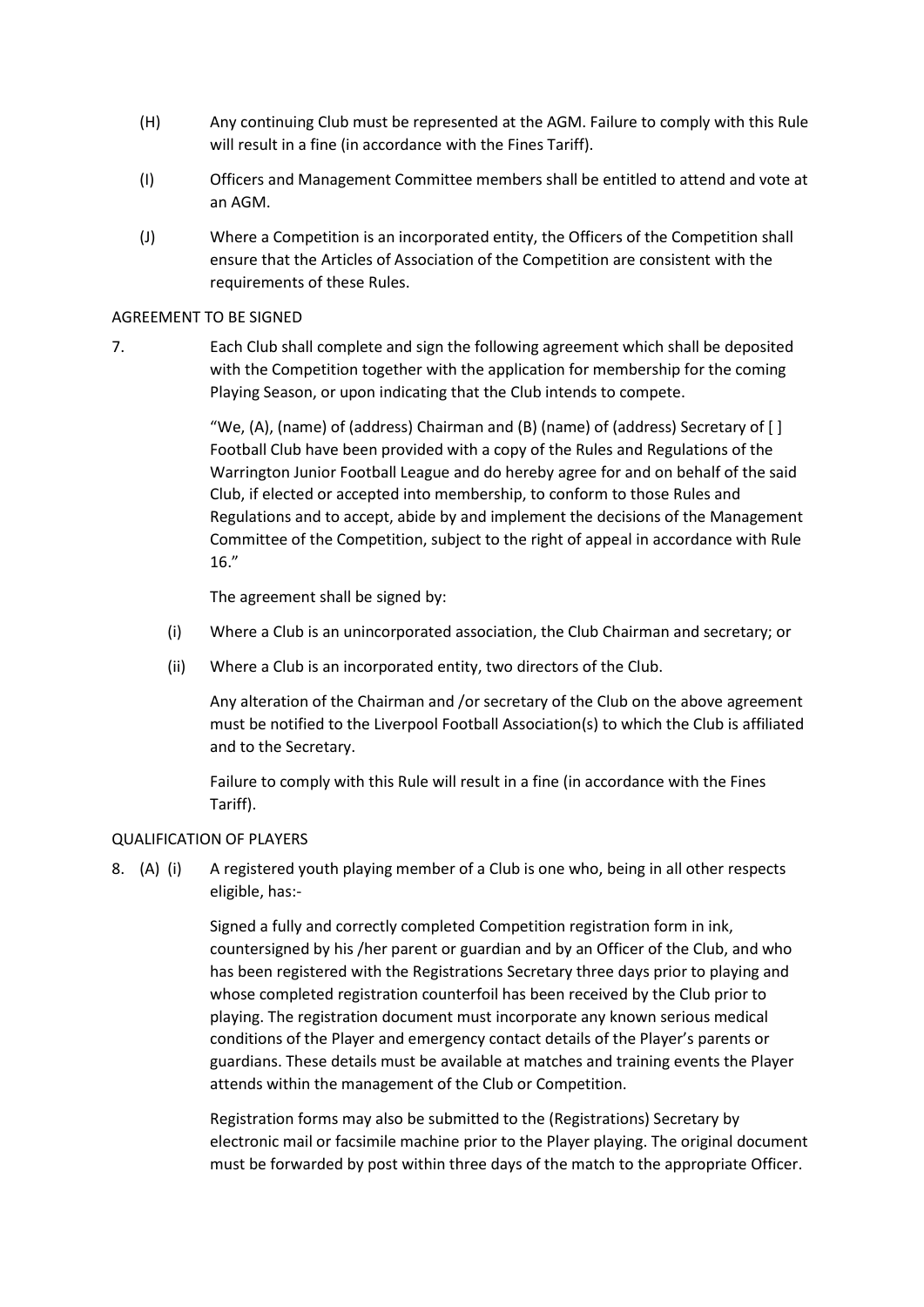The registration document must incorporate a current passport-size photograph of the Player seeking registration together with proof of the Player's date of birth.

If a Player's age is required for registration purposes a Competition must accept an original birth certificate or a photocopy. In cases where the birth certificate is not available a Competition is required to accept a photocopy of the Player's passport or other official document issued by a Government Agency attesting to the Player's date of birth.

Failure to comply with this Rule will result in a fine (in accordance with the Fines Tariff). League ID cards will be issued and must be team prior to a player taking part in matches.

N.B. Club officials will exchange League ID cards prior to the commencement of any match. The game may not go ahead if either team fail to produce their cards. The nonoffending team must report any dispute immediately by telephone/text to the League Secretary, or any other League Management Committee Member. The non-offending team will be awarded the points of the unfulfilled fixture; it will not be re-dated. All disputes will be dealt with by the League Management Committee upon receipt of a written complaint from the Club Secretary to the League Secretary within seven days of the match.

- (B) (i) Contract Players are not permitted in this Competition with the exception of those Players who are registered under contract with the same Club who have a Team operating at Steps 1 to 6 of the National League System. It is the responsibility of each Club to ensure that any Player signing a registration form for that Club has, where necessary, the required International Transfer Certificate. Clearance is required for any Player aged 10 and over crossing borders including Wales, Scotland and Ireland.
	- (ii) A Player registered with a Premier League or Football League Academy under the Elite Player Performance Plan contained within Youth Development Rules will not be permitted to play in this Competition. Details of the Youth Development Rules are published on The FA website. A Player registered with a FA Girls' Regional Talent Club may play in this Competition subject to the FA Programme for Excellence (Female) Regulations.
	- (iii) If any Player is serving in any branch of Her Majesty's Regular Forces, the Player must first obtain the consent of his Association secretary before signing a registration form to play for a Club.
	- (iv) Each team must have the following number of Players registered 3 days before the start of each Playing Season:

| <b>FORMAT</b>   | <b>MINIMUM NUMBER</b> |
|-----------------|-----------------------|
| 5v <sub>5</sub> |                       |
| 7v7             |                       |
| 9v9             | q                     |
| 11v11           | 11                    |

Failure to comply with this Rule will result in a fine (in accordance with the Fines Tariff).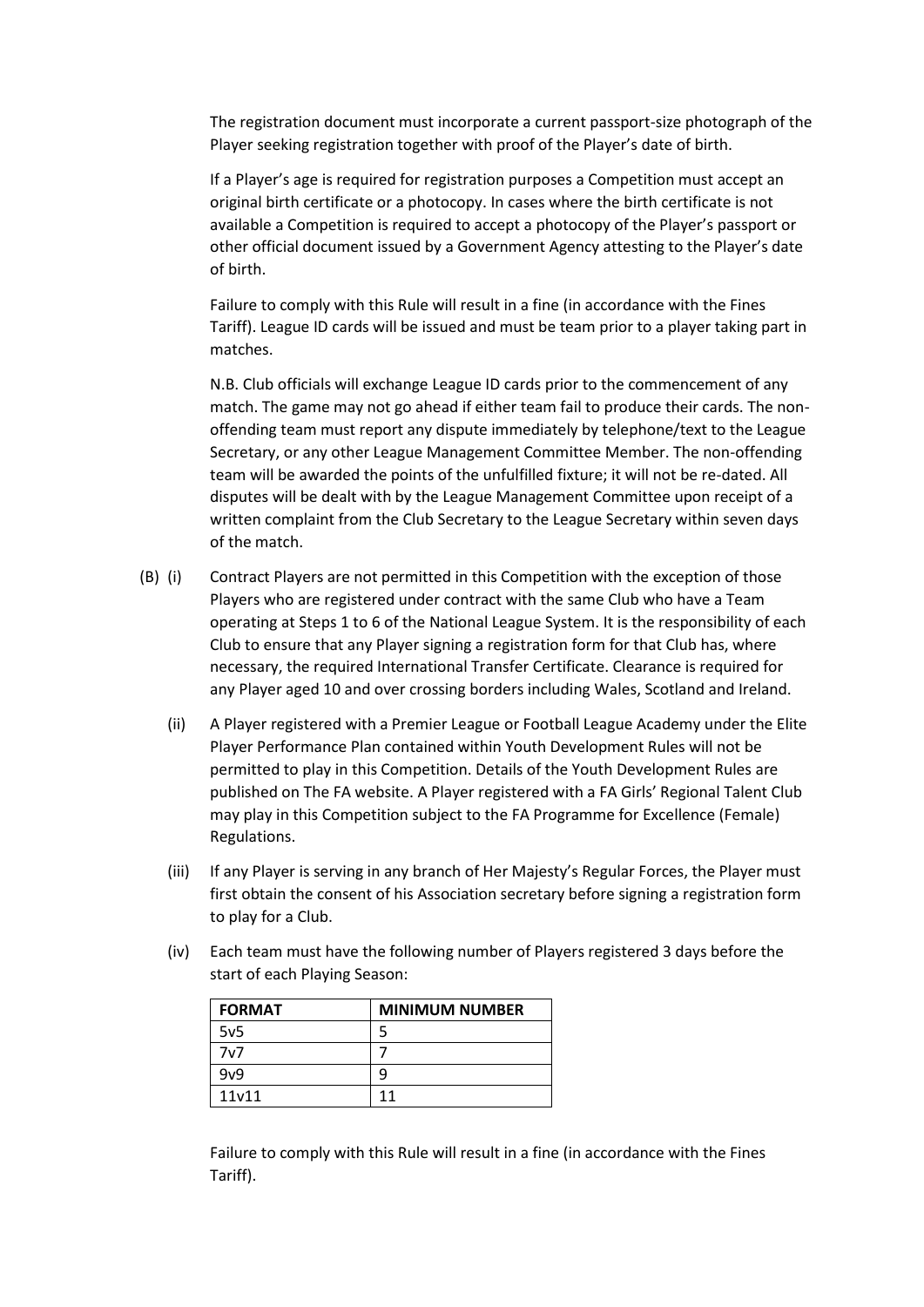(C) A child who has not attained the age of 6 shall not play, and shall not be permitted or encouraged to play, in a match of any kind.

> The relevant age for each Player is determined by his or her age as at midnight on 31 August of the relevant Playing Season i.e. children who are aged 6 as at midnight on 31 August in a Playing Season (together with those who attain the age of 6 during the Playing Season) will be classed as Under 7 Players for that Playing Season. Children who are aged 7 as at midnight on 31 August in a Playing Season will be classed as Under 8 Players for that Playing Season, and so on.

> Notwithstanding the above, a child is permitted to play up in the age group above his or her chronological age group, irrespective of any changes of format or competition structure, save that a child who attains the age of 6 after 31 August is permitted to play only in the Under 7 age group, and may not play in the Under 8 age group, for that Playing Season.

The age groups that children are eligible to play in are set out in the table below, along with the permitted football formats for each of those age groups. Children shall not play, and shall not be permitted or encouraged to play, in a match between sides of more than the stated number of players, according to their age group: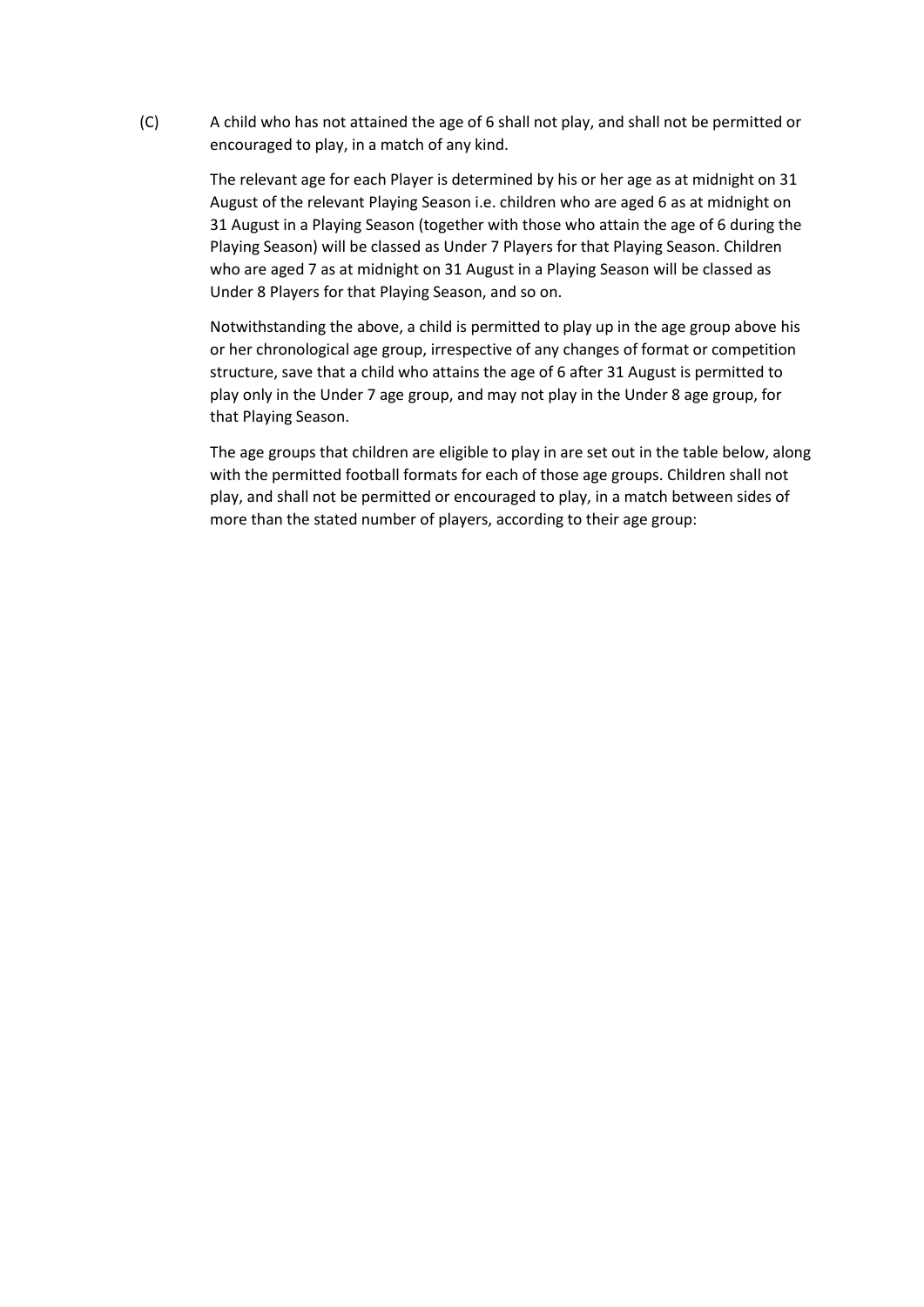| Age on 31<br><b>August of</b><br>the | Eligible<br>Age<br><b>Groups</b> | Maximum<br>Permitted<br>Format | <b>Minimum Pitch Sizes</b> |               | <b>Maximum Pitch Sizes</b> |               | Recommended<br>Goal Sizes in<br>feet | Ball<br><b>Size</b> |
|--------------------------------------|----------------------------------|--------------------------------|----------------------------|---------------|----------------------------|---------------|--------------------------------------|---------------------|
| relevant<br>Playing<br>Season        |                                  |                                | Yards                      | <b>Metres</b> | Yards                      | <b>Metres</b> |                                      |                     |
| 6                                    | Under 7                          | 5v5                            | 30 x 20                    | 27.45 x 18.3  | 40 x 30                    | 36.3 x 27.45  | $12 \times 6$                        | 3                   |
|                                      | Under 8                          | 5v5                            | 30 x 20                    | 27.45 x 18.3  | 40 x 30                    | 36.3 x 27.45  | 12 x 6                               | 3                   |
| 7                                    | Under 8                          | 5v5                            | 30 x 20                    | 27.45 x 18.3  | 40 x 30                    | 36.3 x 27.45  | $12 \times 6$                        | 3                   |
|                                      | Under 9                          | 7 v 7                          | 50 x 30                    | 45.75 x 27.45 | 60 x 40                    | 54.9 x 36.6   | 12 x 6                               | 3                   |
| 8                                    | Under 2                          | 7 v 7                          | 50 x 30                    | 45.75 x 27.45 | 60 x 40                    | 54.9 x 36.6   | 12 x 6                               | 3                   |
|                                      | Under 10                         | 7 v 7                          | 50 x 30                    | 45.75 x 27.45 | 60 x 40                    | 54.9 x 36.6   | 12 x 6                               | 4                   |
|                                      | Under 10                         | 7 <sub>v</sub>                 | 50 x 30                    | 45.75 x 27.45 | 60 x 40                    | 54.9 x 36.6   | 12 x 6                               | 4                   |
| 9                                    | Under 11                         | 9v9                            | 70 x 40                    | 64 x 36.6     | 80 x 50                    | 73.15 x 45.75 | $16 \times 7$                        | 4                   |
|                                      | Under 11                         | 9v9                            | 70 x 40                    | 64 x 36.6     | 80 x 50                    | 73.15 x 45.75 | $16 \times 7$                        | 4                   |
| 10                                   | Under 12                         | 9 v 9                          | 70 x 40                    | 64 x 36.6     | 80 x 50                    | 73.15 x 45.75 | 16 x 7                               | 4                   |
| 11                                   | Under 12                         | 9v9                            | 70 x 40                    | 64 x 36.6     | 80 x 50                    | 73.15 x 45.75 | 16 x 7                               | 4                   |
|                                      | Under 13                         | 11 v 11                        | 90 x 50                    | 82.3 x 45.75  | $100 \times 60$            | 91.44 x 54.9  | $21 \times 7$                        | 4                   |
| 12                                   | Under 13                         | 11 v 11                        | $90 \times 50$             | 82.3 x 45.75  | $100 \times 60$            | 91.44 x 54.9  | $21 \times 7$                        | 4                   |
|                                      | Under 14                         | 11 v 11                        | 90 x 50                    | 82.3 x 45.75  | $100 \times 60$            | 91.44 x 54.9  | 21 x 7                               | 4                   |
|                                      | Under 14                         | 11 v 11                        | 90 x 50                    | 82.3 x 45.75  | $100 \times 60$            | 91.44 x 54.9  | $21 \times 7$                        | 4                   |
| 13                                   | Under 15                         | $11 v11$                       | 90 x 50                    | 82.3 x 45.75  | 100 x 60                   | 91.44 x 54.9  | $21 \times 7$                        | 5                   |
| 14                                   | Under 15                         | 11 v 11                        | 90 x 50                    | 82.3 x 45.75  | $100 \times 60$            | 91.44 x 54.9  | 21 x 7                               | 5                   |
|                                      | Under 16                         | 11 <sub>v</sub> 11             | 90 x 50                    | 82.3 x 45.75  | $100 \times 60$            | 91.44 x 54.9  | 21 x 7                               | 5                   |
| 15                                   | Under 16                         | 11 v 11                        | 90 x 50                    | 82.3 x 45.75  | $100 \times 60$            | 91.44 x 54.9  | 21 x 7                               | 5                   |
|                                      | Under 17                         | 11 v 11                        | 90 x 50                    | 82.3 x 45.75  | $100 \times 60$            | 91.44 x 54.9  | $21 \times 7$                        | 5                   |
|                                      | Under 18                         | 11 v 11                        | 90 x 50                    | 82.3 x 45.75  | $100 \times 60$            | 91.44 x 54.9  | $21 \times 7$                        | 5                   |
|                                      | Under 17                         | 11 v 11                        | 90 x 50                    | 82.3 x 45.75  | $100 \times 60$            | 91.44 x 54.9  | $21 \times 7$                        | 5                   |
| 16                                   | Under 18                         | 11 v 11                        | 90 x 50                    | 82.3 x 45.75  | $100 \times 60$            | 91.44 x 54.9  | 21 x 7                               | 5                   |
|                                      | Open Age                         | 11 v 11                        | 90 x 50                    | 82.3 x 45.75  | $100 \times 60$            | 91.44 x 54.9  | $21 \times 7$                        | 5                   |

- (D) A fee as set out in the Fees Tariff shall be paid by each Club/Team for each Player registered, if applicable.
- (E) The Management Committee shall decide all registration disputes. In the event of a Player signing a registration form or having a registration submitted for more than one Club priority of registration shall decide for which Club the Player shall be registered. The Secretary shall notify the Club last applying to register the Player of the fact of the previous registration.
- (F) It shall be deemed a breach of these Rules for a Player to:-
	- (i) Play for more than one Club in the Competition in the same Playing Season without first being transferred.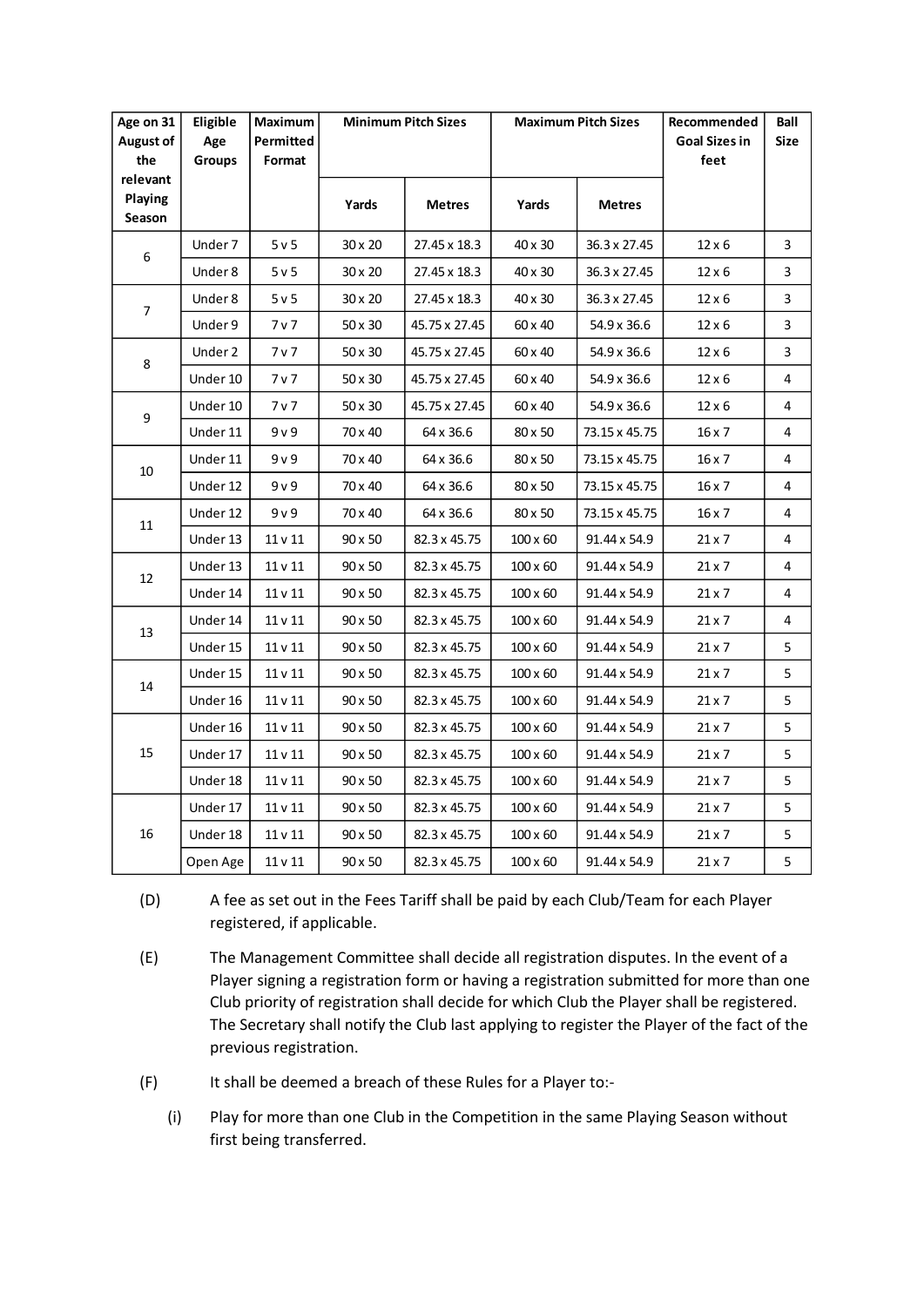- (ii) Having signed for one Club in the Competition, sign for another Club in the Competition in that Playing Season, except for the purpose of a transfer.
- (iii) Submit a signed registration form for registration that the Player had wilfully neglected to accurately or fully complete.

Failure to comply with this Rule will result in a fine (in accordance with the Fines Tariff).

- (G) (i) The Management Committee shall have the power to accept the registration of any Player subject to the provisions of clauses (ii) and (iii) below.
	- (ii) The Management Committee shall have power to refuse, cancel or suspend the registration of any Player, the exercise of such power being without prejudice to the Management Committee's ability to fine a Club at its discretion (in accordance with the Fines Tariff) that has been charged and found guilty of registration irregularities (subject to Rule 16).
	- (iii) The Management Committee shall also have the power to refuse or cancel the registration of any Player charged and found guilty of undesirable conduct, such refusal or cancellation being subject to the right of appeal to the Sanctioning Authority. Where the Management Committee does not have enough information to enable it to make a decision pursuant to the above power, it may apply, in its absolute discretion, to the Sanctioning Authority or The FA for further information.

Undesirable conduct shall mean an incident of repeated proven misconduct, which may deter a Participant from being involved in this Competition.

(iv) For a player who has previously had a registration removed in accordance with clause (iii) but has a registration accepted at the expiry of exclusion will be considered to be under a probationary period of 12 months. Whilst under a probationary period, should the Player commit a further act of proven misconduct under the jurisdiction of the Competition, (excluding standard dismissals), the Competition would be empowered to consider a further charge of bringing the Competition into disrepute.

(Note: Action under Clause (iii) shall only be taken against a Player in cases of the Player bringing the Competition into disrepute and will in any event be subject to an appeal to the Sanctioning Authority or The FA. All decisions must include the period of restriction. For the purpose of this Rule, bringing the Competition into disrepute can only be considered where the Player has received in excess of 112 days' suspension, or 10 matches in match based discipline, in any competition (and is not restricted to the Competition) in a period of two years or less from the date of the first offence.)

(H) Subject to compliance with FA Rule C 2(a) when a Club wishes to register a Player who is already registered with another Club it shall submit a transfer form to the Competition accompanied by a fee as set out in the Fees Tariff. Such transfer shall be referred by the Competition to the Club for which the Player is registered. Should this Club object to the transfer it should state its objections in writing to the Competition and to the Player concerned within 7 days of receipt of the notification. Upon receipt of the Club's consent, or upon its failure to give written objection within 7 days, the Secretary may, on behalf of the Management Committee, transfer the Player who shall be deemed eligible to play for the new Club from such date.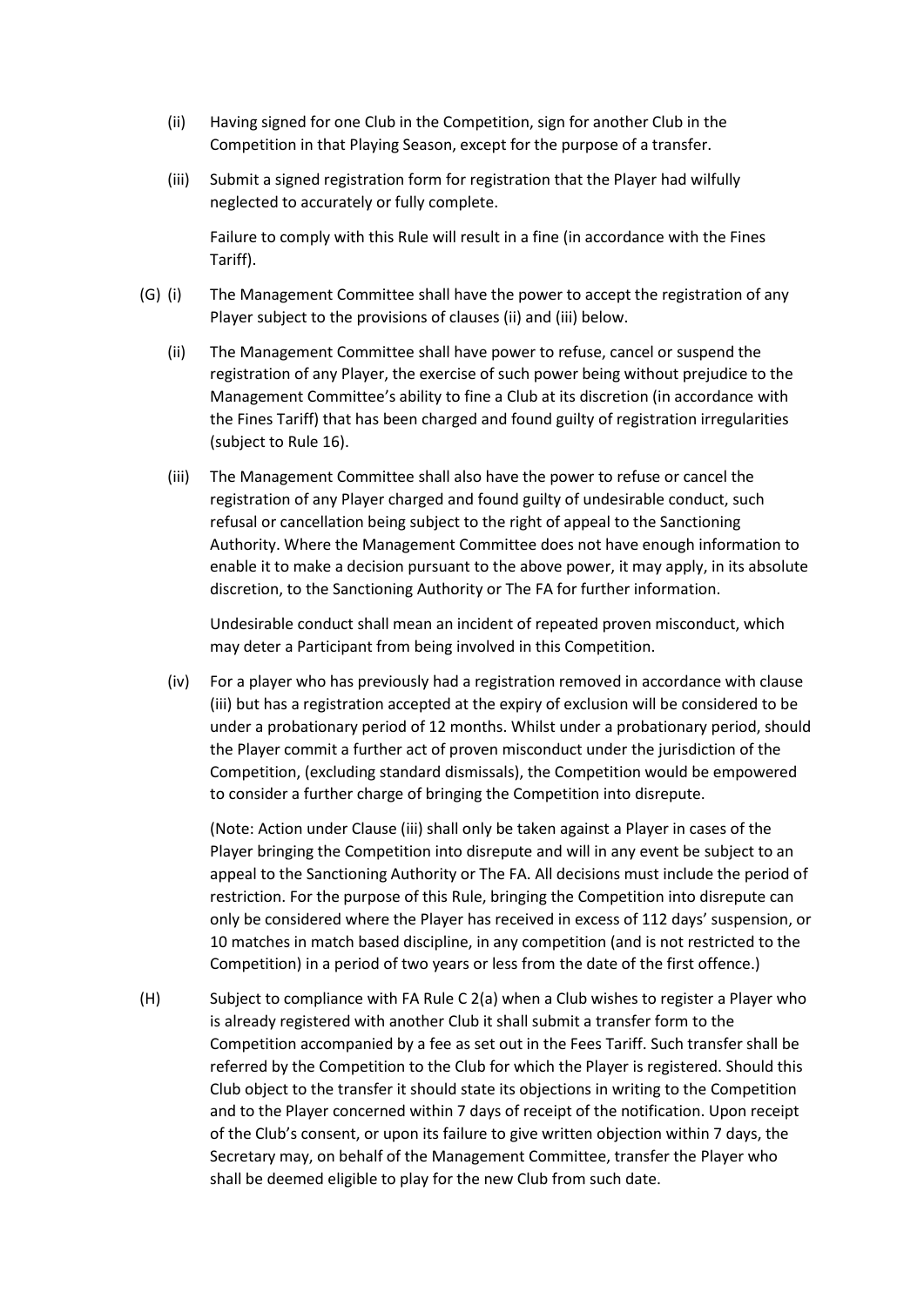In the event of an objection to a transfer the matter shall be referred to the Management Committee for a decision.

- (I) A Player may not be registered for a Club nor transferred to another Club in the Competition after 28th February for U12- U17/18 except by special permission of the Management Committee.
- (J) A Club shall keep a list of the Players it registers and a record of the games in which they have played, and shall produce such records upon demand by the Management Committee. In the event a Club has more than one Team in an age group, each Team must be clearly identifiable **but not designated 'A' or 'B' or 1st or 2nd**. In such cases, Players will be registered for one Team only. A Player so registered will be allowed to play for his Club in a younger or older age group within the provisions of Rule 8(C).
- (K) A register containing the names of all Players registered for each Club, with the date of registration, shall be kept by the (Registrations) Secretary and shall be open to the inspection of any duly appointed member Club representative at all Management Committee meetings or at other times mutually arranged. Registrations are valid for one Playing Season only.

In the event of a Non Contract Player changing his status to that of a Contract Player with the same Club, another Club in the Competition or with a Club in another Competition his registration as a Non Contract Player will automatically be cancelled and declared void unless the Club conforms to the exception detailed in Rule 8(B) (i).

- (L) A Player shall not be eligible to play for a Team in any special championship, promotion or relegation deciding match (as specified in Rule 12(A)) unless the Player has played 1 league game for that Team in this Competition in the current Playing Season.
- (M) (i) Subject to Rule 8(M)(ii), any Club found to have played an ineligible Player in a match or matches where points are awarded shall have the points gained from that match deducted from its record, up to a maximum of 12 points, and have levied upon it a fine (in accordance with the Fines Tariff).
	- (ii) The Management Committee may vary the sanction as relates to the deduction of points set out at Rule 8(M)(i) only in circumstances where the ineligibility is due to the failure to obtain an International Transfer Certificate or where the ineligibility is related to the Player's status.
	- (iii) Where a Club is found to have played an ineligible player in accordance with Rule  $8(M)$ (i) above, the Management Committee may also, at its discretion:

(a) Award the points available in the Competition Match in question to the opponents, subject to the Competition Match not being ordered to be replayed;

(b) Levy penalty points against the Club in default; or

(c) Order that such match or matches be replayed (on such terms as are decided by the Management Committee).

(The following Clause applies to Competitions involving Players in full-time secondary education):-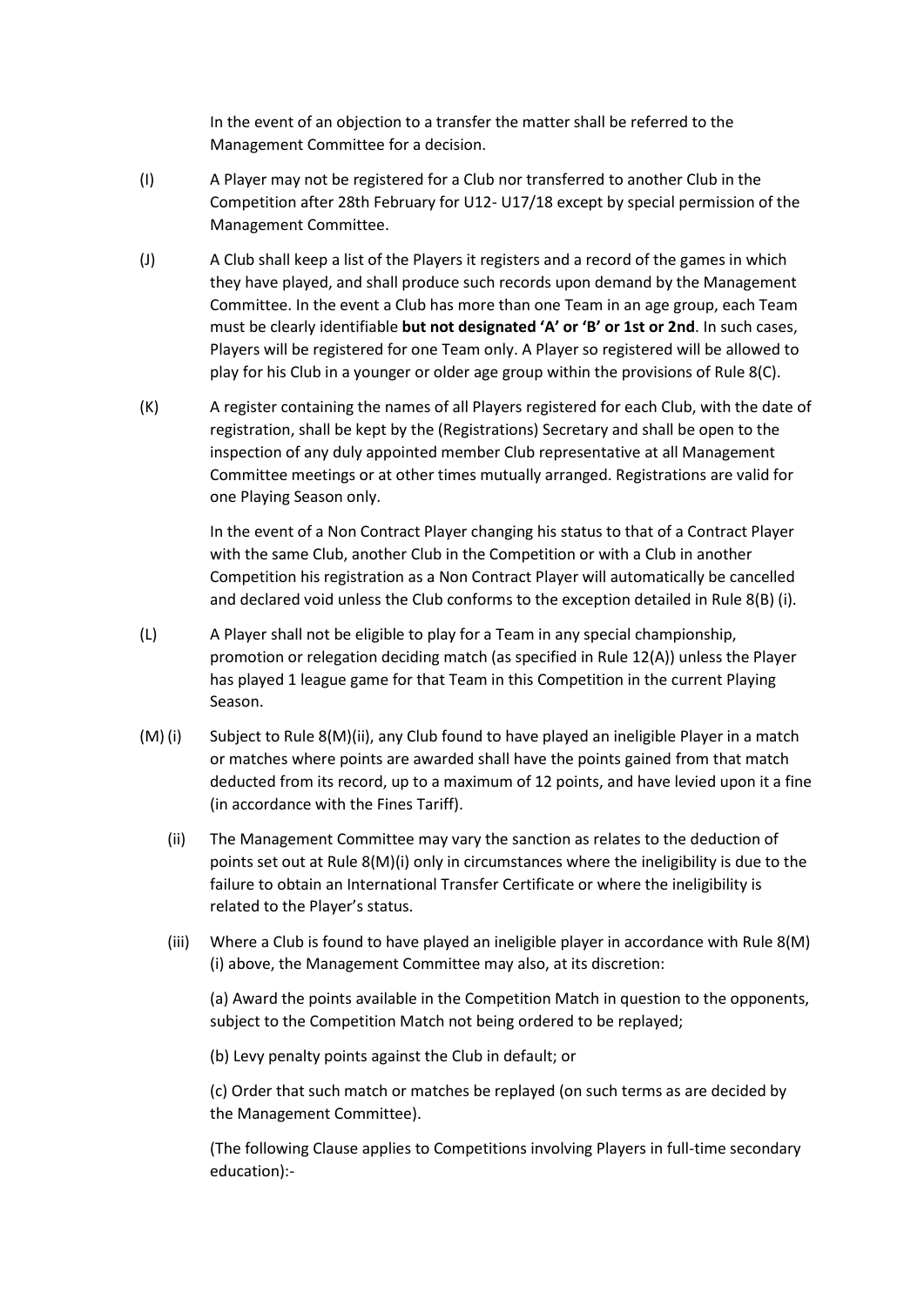- (N) (i) Priority must be given at all times to school and school organisations activities. Failure to comply with this Rule will result in a fine (in accordance with the Fines Tariff).
	- (ii) The availability of children must be cleared with the head teachers (except for Sunday Competitions).
	- (iii) A child under the age of 15 as at midnight on 31 August in a Playing Season, shall not be permitted to play in a Competition Match during that Playing Season where any other Player is older or younger than that child by two years or more.

### CLUB COLOURS. CLUB NAME

9. (A) Every Club must register the colour of its shirts and shorts with the Secretary by [date] who shall decide as to their suitability.

> Goalkeepers must wear colours which distinguish them from other Players and the Match Officials.

No Player, including the goalkeeper, shall be permitted to wear black or very dark shirts.

Any Team not being able to play in its normal colours as registered with the Competition shall notify its opponents the colours in which they will play (including the colours of the goalkeeper jersey) at least 3 days before the match.

If, in the opinion of the referee, two Teams have the same or similar colours, the away Team shall make the change. Should a Team delay the scheduled time of kick-off for a Competition Match by not having a change of colours they shall be fined (in accordance with the Fines Tariff). Shirts must be numbered.

- (B) Any Club wishing to change its name must obtain permission from the Sanctioning Authority and from the Management Committee. Any Club wishing to change its colours during the Playing Season must obtain permission from the Management Committee. Failure to comply with this Rule will result in a fine (in accordance with the Fines Tariff).
- (C) As a minimum, all member Clubs shall endeavour to provide for each of their home fixtures to be played at a ground where the following facilities are available.

1. A pitch conforming to the dimensions laid-down by FA Rules for the age group involved.

- 2. Changing rooms for all players, and a separate changing room for match official(s).
- 3. Working toilets.

4. A supply of drinking water adequate for all participants for the duration of the fixture.

### PLAYING SEASON. CONDITIONS OF PLAY

### TIMES OF KICK-OFF. POSTPONEMENTS. SUBSTITUTES

10. (A) All Competition Matches shall be played in accordance with the Laws of the Game as determined by the International Football Association Board or, for Mini-Soccer, and 9v9 football, the Rules as set down by The FA.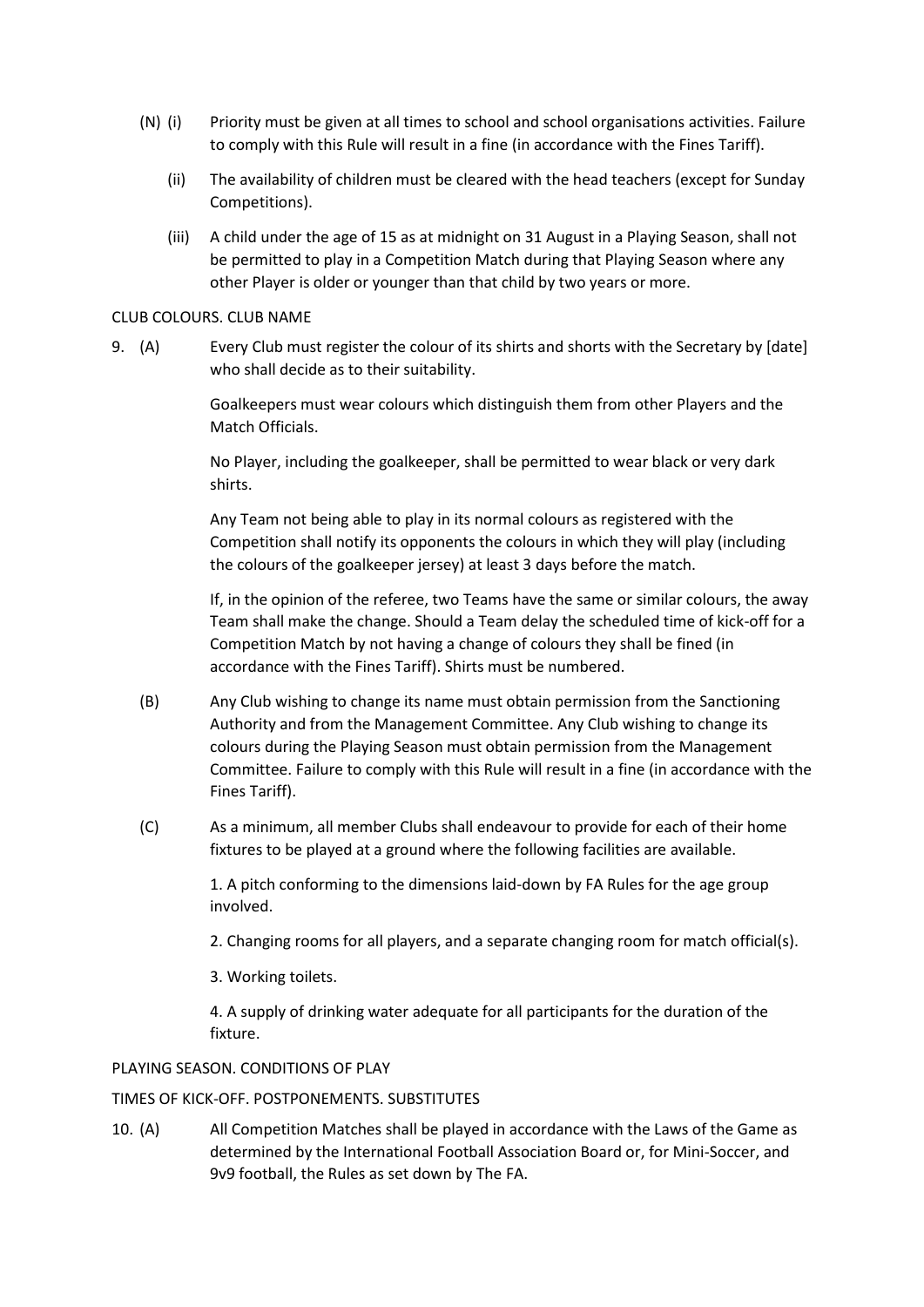Clubs must take all reasonable precautions to keep their Grounds in a playable condition. All Competition Matches shall be played on pitches deemed suitable by the Management Committee. If through any fault of the home Team a match has to be replayed, the Management Committee shall have power to order the venue to be changed.

The Management Committee shall have power to decide whether a pitch and/or facilities are suitable for matches in the Competition and to order the Club concerned to play its fixtures on another ground.

Football Turf Pitches are allowed in this Competition. All Football Turf Pitches used must be on The FA's Register of Football Turf Pitches and must be tested (by an accredited test institute) every 3 years and the results passed to The FA. The FA will give a decision on the suitability for use and add the pitch to the Register.

The home Club is also responsible for advising Participants of footwear requirements when confirming match arrangements in accordance with Rule 10(C).

All matches shall have a duration as set out below unless a shorter time is mutually arranged by the two Clubs in consultation with the referee prior to the commencement of the match, and in any event shall be of equal halves.

Matches should be played in accordance with the Laws appropriate to the relevant age group, as laid down by The FA, as detailed below.

| Age Group                | Minimum duration<br>of play per half<br>(minutes) | <b>Maximum duration</b><br>of play per half<br>(minutes) | <b>Maximum playing</b><br>time in one day in<br>all organised<br>development<br>fixtures (minutes) | <b>Maximum playing</b><br>time in one day in<br>all tournaments and<br>trophy events /<br>festivals (minutes) | <b>Competition structure</b>                                                                              |
|--------------------------|---------------------------------------------------|----------------------------------------------------------|----------------------------------------------------------------------------------------------------|---------------------------------------------------------------------------------------------------------------|-----------------------------------------------------------------------------------------------------------|
| Under 7 and<br>Under 8   | 10                                                | 20                                                       | 40                                                                                                 | 60                                                                                                            | Development focussed with a<br>maximum of 3 trophy events<br>per season over 2 week<br>periods (6 weeks)  |
| Under 9 and<br>Under 10  | 20                                                | 30                                                       | 60                                                                                                 | 90                                                                                                            | Development focussed with a<br>maximum of 3 trophy events<br>per season over 4 week<br>periods (12 weeks) |
| Under 11                 | 20                                                | 30                                                       | 80                                                                                                 | 120                                                                                                           | Development focussed with a<br>maximum of 3 trophy events<br>per season over 6 week<br>periods (18 weeks) |
| Under 12                 | 20                                                | 30                                                       | 80 (if applicable)                                                                                 | 120                                                                                                           | Any varieties including one<br>season long league table                                                   |
| Under 13 and<br>Under 14 | 25                                                | 35                                                       | 100                                                                                                | 150                                                                                                           | Any varieties including one<br>season long league table                                                   |
| Under 15 and<br>Under 16 | 25                                                | 40                                                       | 100                                                                                                | 150                                                                                                           | Any varieties including one<br>season long league table                                                   |
| Under 17 and<br>Under 18 | 25                                                | 45                                                       | 120                                                                                                | 180                                                                                                           | Any varieties including one<br>season long league table                                                   |

For round robin/trophy events, the maximum duration of play per half cannot be exceeded, but the minimum duration of play per half may be adjusted.

For trophy events, the Competition may award mementos.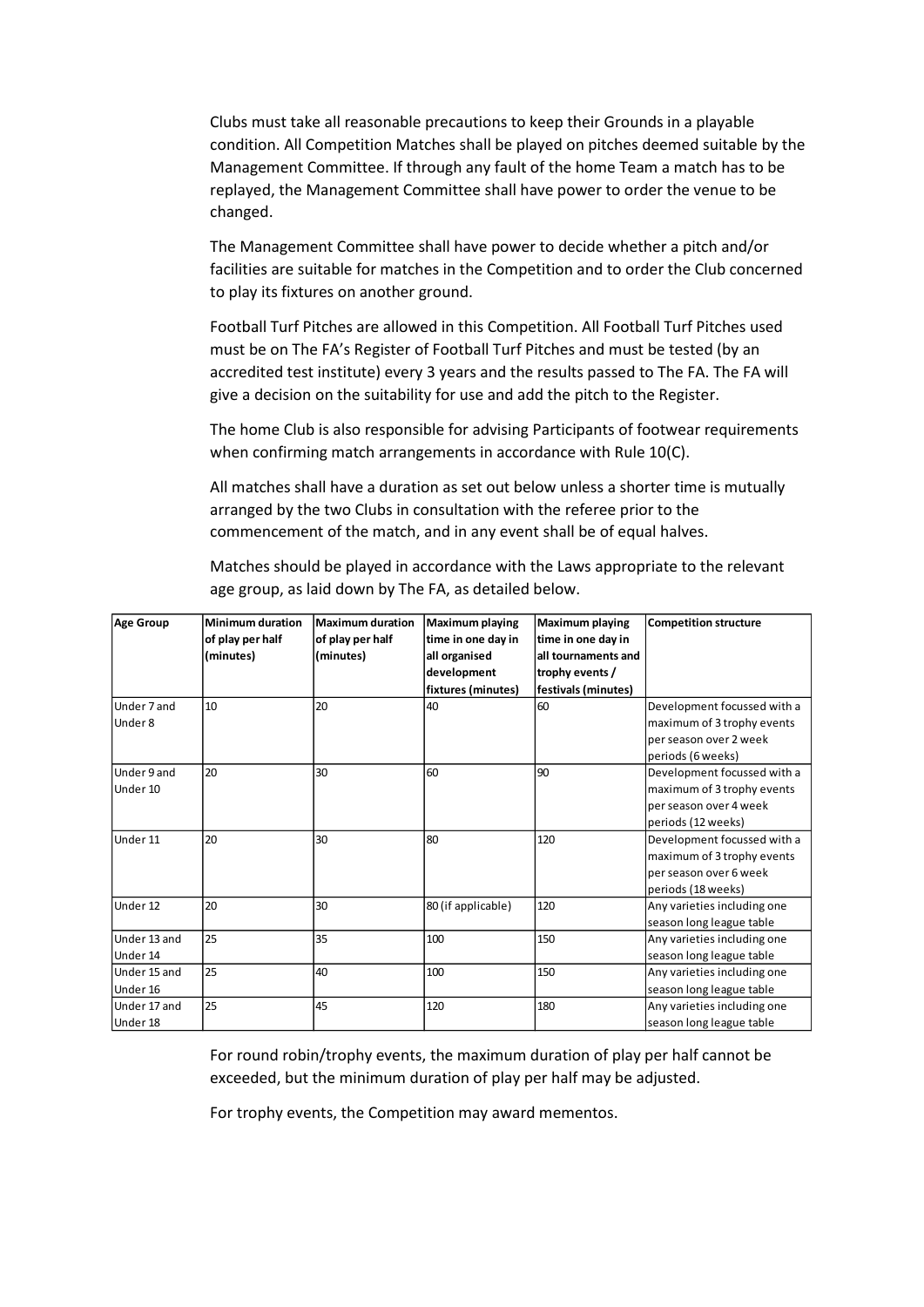The times of kick-off shall be fixed at the AGM and can only be altered by the mutual consent of the two competing Clubs prior to the scheduled date of the match with written notification given to the Secretary at least 5 days prior.

| <b>Age Group</b>           | Day      | <b>Kick-Off</b>    |
|----------------------------|----------|--------------------|
| U17/18, U16, U15, U14, U13 | Sunday   | 2:00 <sub>pm</sub> |
| U12                        | Sunday   | 10:45am            |
| U11                        | Saturday | 10:45am            |
| U10                        | Sunday   | 10:45am            |
| U9                         | Saturday | 10:45am            |
| U8                         | Sunday   | 10:45am            |
| U7                         | Saturday | 10:45am            |

Referees must order matches to commence at the appointed time and must report all late starts to the Secretary.

The home Team must provide goal nets, corner flags and at least two footballs fit for play and the referee shall make a report to the Secretary if the footballs are unsuitable. Failure to comply with this Rule will result in a fine (in accordance with the Fines Tariff).

(B) Except by permission of the Management Committee all Competition Matches must be played on the dates originally fixed but priority shall be given to The FA and parent County Association Cup Competitions. All other matches must be considered secondary. Clubs may mutually agree to bring forward a match with the consent of the (Fixtures) Secretary. Failure to comply with this Rule will result in a fine (in accordance with the Fines Tariff).

> In the case of a revised fixture date, the Clubs must be given by the Competition 5 clear days' notice of the match (unless otherwise mutually agreed).

- (C) An Officer of the home Club must give notice of full particulars of the location of, and access to, the group and time of kick-off to the Match Officials and the secretary of the opposing Club at least five clear days prior to the playing of the match. If not so provided, the away Club shall seek such details and report the circumstances to the Competition. Failure to comply with this Rule will result in a fine (in accordance with the Fines Tariff).
- (D) The minimum number of Players that will constitute a Team for a Competition Match is as follows:

| <b>FORMAT</b>   | <b>MINIMUM NUMBER</b> |
|-----------------|-----------------------|
| 5v <sub>5</sub> |                       |
| 7v7             |                       |
| 9v9             | 6                     |
| 11v11           |                       |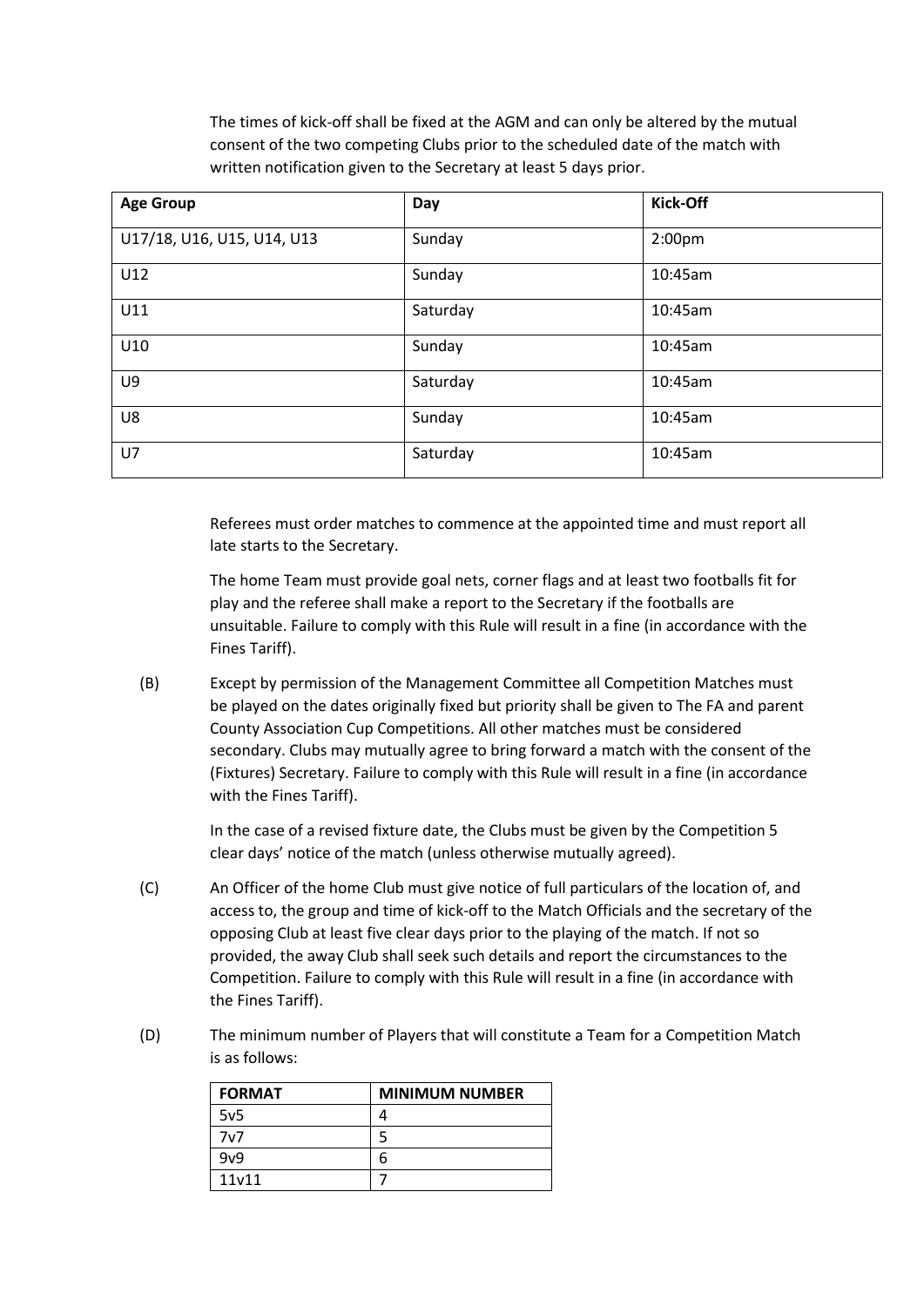Failure to comply with this Rule will result in a fine (in accordance with the Fines Tariff).

- (E) (i) In Competitions where points are awarded home and away matches shall be played. In the event of a Club failing to keep its engagement the Management Committee shall have the power to impose a fine (in accordance with the Fines Tariff), deduct points from the defaulting Club, award the points from the match in question to the opponents, order the defaulting Club to pay any expenses incurred by the opponents or otherwise deal with them except the Under 17 and Under 18 25 45 120 180 Any varieties including one season long league table award of goals. Notwithstanding the foregoing home and away provision, the Management Committee shall have power to order a match to be played on a neutral ground or on the opponent's Ground if they are satisfied that such action is warranted by the circumstances.
	- (ii) Any Club unable to fulfil a fixture or where a fixture has been postponed for any reason must, without delay, give notice to the Fixtures Secretary, the Competition Referees Appointments Secretary, the secretary of the opposing Club and the Match Officials. Any Club failing to comply shall be dealt with by the Management Committee who may inflict a fine. Both Clubs must email a non-fulfilment form to the Fixtures Secretary, Governance Secretary, Referees' Secretary and relevant results Secretary no later than 7pm on the Monday following the weekend the game was due to be played. Non-fulfilment of a fixture for any other reason will not be countenanced (for a league or a league cup match). Failure to fulfil a fixture will result in the match being awarded to the opposing team and the matter may be further dealt with as the Management Committee decides.

The Fixtures Secretary shall decide a date for the replaying of all legitimately postponed fixtures, and failure to play the fixture on the re-arranged date shall constitute a separate offence. Should any team fail to fulfil a fixture for a second time in the same season, the League may award the points for that fixture to the opposing club.

- (iii) In the event of a match not being played or abandoned owing to causes over which neither Club has control, it shall be played in its entirety on a date to be mutually agreed by the two Clubs and approved by the Management Committee. Failing such agreement and notification to the Fixtures Secretary within fourteen days the Management Committee shall have the power to order the match to be played on a named date or on or before a given date. Failure to comply with this Rule will result in a fine (in accordance with the Fines Tariff).
- (iv) The Management Committee shall review all matches abandoned in cases where it is consequent upon the conduct of either or both Teams. Where it is to the advantage of the Competition and does no injustice to either Club, the Management Committee shall be empowered to order the score at the time of the abandonment to stand. In all cases where the Management Committee are satisfied that a match was abandoned owing to the conduct of one Team or its Club member(s) they shall be empowered to award the points for the match to the opponent. No fine(s) can be applied by the Management Committee for an abandoned match.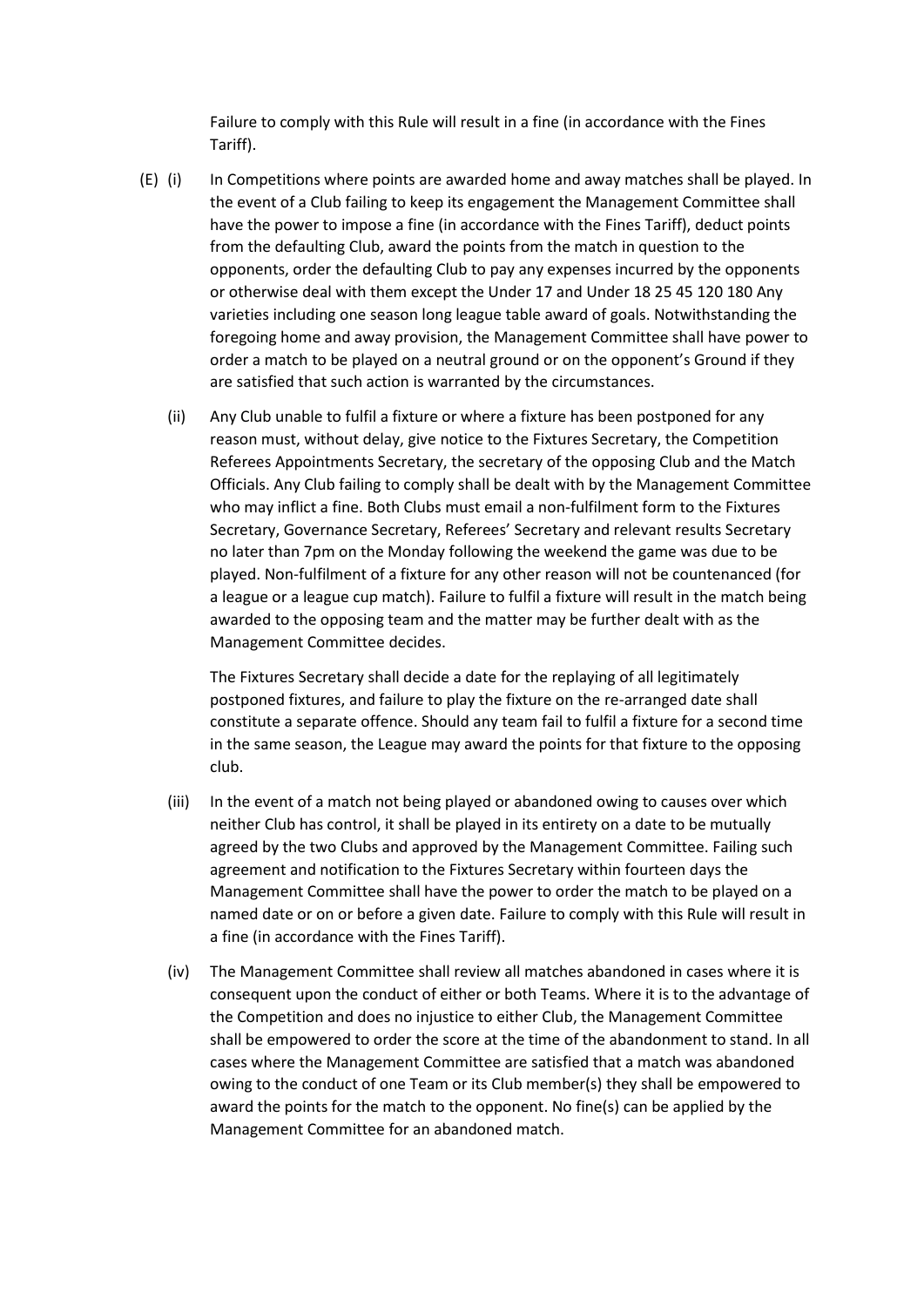- (v) The Management Committee shall review any match that has taken place where either or both Teams were under a suspension imposed upon them by The FA or Affiliated Association. In each case the Team that was under suspension would be dealt with in the same manner as if they had participated with ineligible players in accordance with Rule 8(M) (i) above. Where both Teams were under suspension the match must be declared null and void and shall not be replayed.
- (F) A Club may at its discretion and in accordance with the Laws of the Game use substitute Players in any match in this Competition.

Where a Competition does not allow repeat substitutes:

For Under 17s and Under 18s – [up to 3 may be selected from 3 substitute Players] [up to 4 may be selected from 4 substitute Players] [up to 5 may be selected from 5 substitute Players].

Where a Competition does allow repeat substitutes:

For Under 11s - Under 17/18s – [up to 3 may be selected from 3 substitute Players] [up to 4 may be selected from 4 substitute Players] [up to 5 may be selected from 5 substitute Players]. A Player who has been substituted becomes a substitute and may replace any Player at any time subject to the substitution being carried out in accordance with Law 3 of the Laws of Association Football.

For Mini-Soccer – any number of substitutions may be used at any time with the permission of the Match Official. Entry onto the field of play will only be allowed during a stoppage in play. A Player who has been replaced may return to the play as a substitute for another Player. A Team must not have a match day squad greater than double the size of its Team in an age group.

In Youth Football only, the referee shall be informed of the names of the substitutes not later than fifteen minutes before the start of the match and a Player not so named may not take part in the match.

A Player who has been selected, appointed or named as a substitute before the start of the match but does not actually play in the game shall not be considered to have been a Player in that game within the meaning of Rule 8 of this Competition.

- (G) The half time interval shall be of 10 minutes' duration, but it shall not exceed 15 minutes. The half time interval may only be altered with the consent of the Match Officials.
- (H) The Teams taking part in Youth Football shall identify a Team captain who shall wear an armband and shall have a responsibility to offer support in the management of the on-field discipline of his/her teammates. Failure to comply with this Rule will result in a fine (in accordance with the Fines Tariff).

# REPORTING RESULTS

11. (A) The Results and Fixtures Secretary must receive within three days of the date played, the result of each Competition Match in the prescribed manner. This must include the forename(s) and surname of the Team Players (in block letters) and also the referee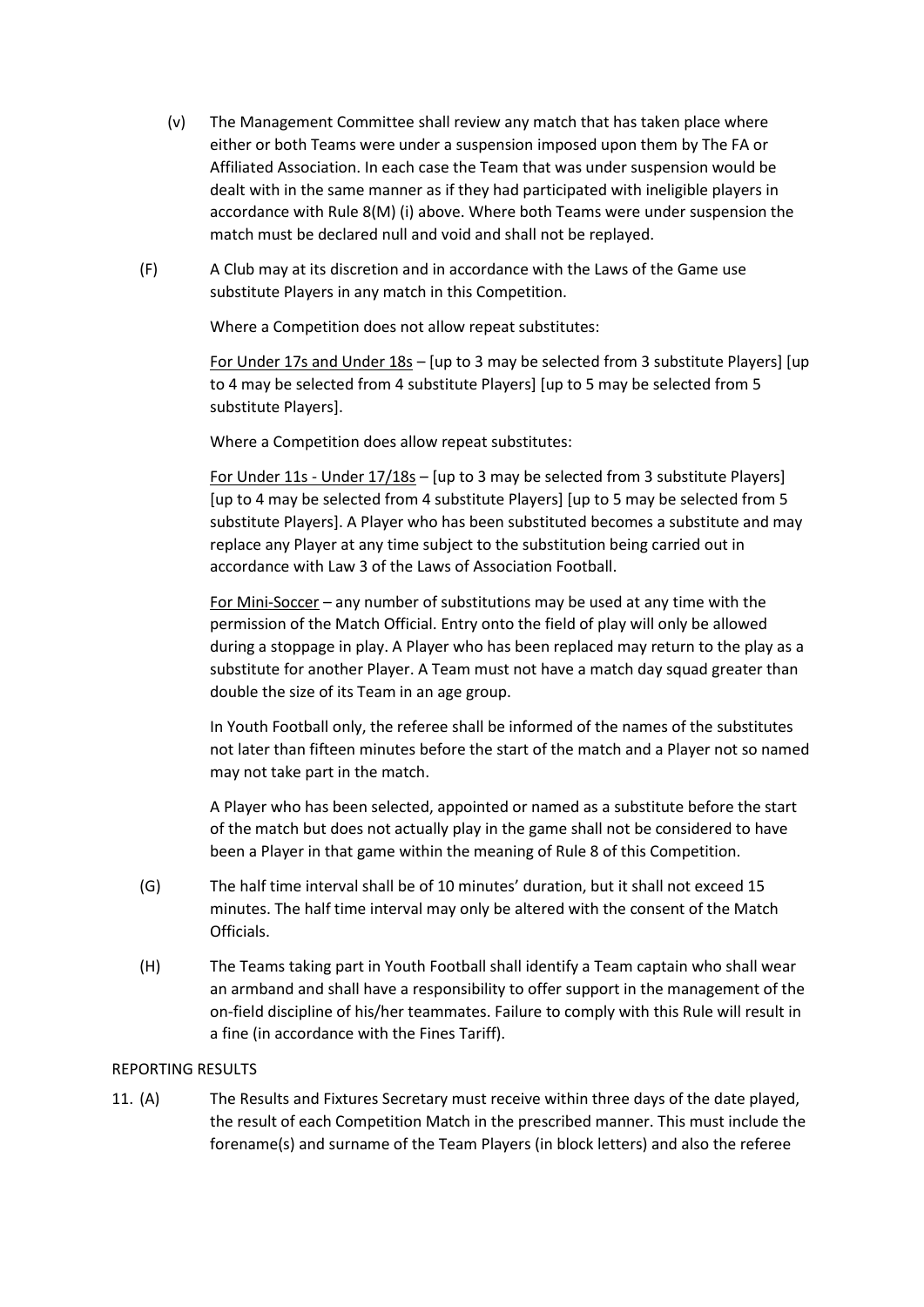markings required by Rule 13, or any other information required by the Competition. Failure to do so will incur a fine (in accordance with the Fines Tariff).

- (B) Clubs shall SMS the result of each match (U12 U17/18) by 7pm Sunday following match. Clubs in default shall be fined (in accordance with the Fines Tariff).
- (C) The match result notification, correctly completed, shall be signed by an Officer of the Club, or as prescribed by the Competition. Failure to do so will result in a fine (in accordance with the Fines Tariff).
- (D) The Competition and Clubs are permitted to collect but NOT publish results or any grading tables for fixtures involving Under 7s, Under 8s, Under 9s, Under 10s, and Under 11s. Any Competition failing to abide by this Rule will be dealt with by the Sanctioning Authority, and any Club failing to abide by this Rule will be fined (in accordance with the Fines Tariff). The Competition and Clubs are permitted to collect and publish results for trophy events.
- (E) The Competition may require a Club to confirm that a set fixture has been played. A fine (in accordance with the Fines Tariff) may be imposed for a breach of this Rule.
- (F) Each Club shall award marks out of 99 for sportsmanship of the opposition on the result form on the FA Full Time website. A maximum of 50 marks shall be awarded for the sportsmanship of the team players and a maximum of 49 marks for the Club officials and spectators. The League shall keep a record of the markings and use these marks as the basis for the presentation of sportsmanship awards. A team's disciplinary record will also be taken into account when deciding the winners and runners-up of each age group. The Management Committee's decision will be final in deciding the winners and runners-up.

### DETERMINING CHAMPIONSHIP

- 12. (A) In Competitions where points are awarded, Team rankings within the Competition will be decided by points with three points to be awarded for a win and one point for a drawn match. The Teams gaining the highest number of points in their respective divisions at the conclusion shall be adjudged the winners. Matches must not be played for double points. In the event of two or more Teams being equal on points Team rankings may be determined by deciding match(es) played under conditions determined by the Management Committee, or the position shared.
	- (B) Not used.
	- (C) In the event of a Team not completing 75% of its fixtures for the Playing Season all points obtained by or recorded against such defaulting Team shall be expunged from the Competition table.

### REFEREES

13. (A) Registered referees (and assistant referees where approved by The FA or County FA) for all Competition Matches shall be appointed in a manner approved by the Management Committee and by the Sanctioning Association(s). Home teams to confirm with appointed referee details of the fixture three days prior to match.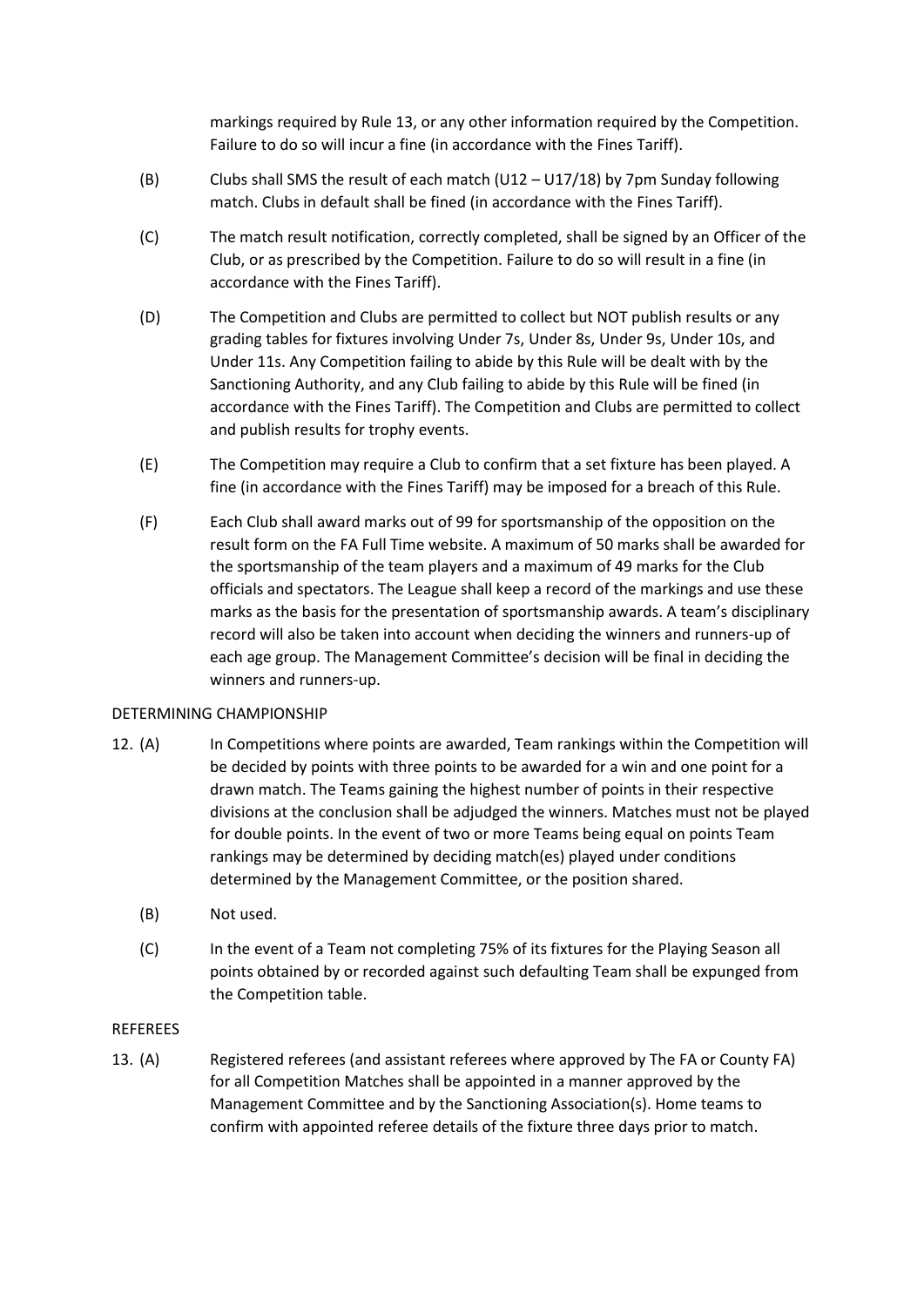- (B) In cases where there are no officially appointed Match Officials in attendance the Clubs shall agree upon a referee. An individual thus agreed upon shall, for that game, have the full powers, status and authority of a registered referee.
- (C) Where assistant referees are not appointed each Team shall provide a Club assistant referee. Failure to do so will result in a fine (in accordance with the Fines Tariff) being imposed on the defaulting Club.
- (D) The appointed referee shall have power to decide as to the fitness of the Ground in all matches and the decision shall be final subject to either in the case of a ground of a Local Authority or the owners of a Ground, the representative of that body is the sole arbiter and whose decision must be accepted.
- (E) Subject to any limits/provisions laid down by the Sanctioning Association, Match Officials appointed under this Rule shall be paid their fees and expenses in accordance with the Fees Tariff. Match Officials will be paid their fees and/or expenses by the home Club unless otherwise ordered by the Management Committee. Failure to comply with this Rule will result in a fine (in accordance with the Fines Tariff).
- (F) In the event of a match not being played because of circumstances over which the Clubs have no control, the Match Officials, if present, shall be entitled to half fee plus expenses. Where a match is not played owing to one Club being in default, that Club shall be ordered to pay the Match Officials, if they attend the Ground, their full fee and expenses. Failure to comply with the Rule will result in a fine (in accordance with the Fines Tariff).
- (G) A referee not keeping his or her engagement, and failing to give a satisfactory explanation as to their non-appearance, may be reported to the Association with which he or she is registered.
- (H) Each Club shall, in a manner prescribed from time to time by The FA, award marks to the referee for each match and the name of the referee and the marks awarded shall be submitted to the Competition on the prescribed form provided. Clubs failing to comply with this Rule shall be liable to be fined (in accordance with the Fines Tariff) or dealt with as the Management Committee shall determine.
- (I) The Competition shall keep a record of the markings and, on the form provided by the prescribed date each Playing Season, shall submit a summary to The FA/County FA.
- (J) Not used.
- (K) Match Officials shall be supplied, each Playing Season, with a copy of the Competition Rules free of charge.
- (L) Match Officials shall have undertaken a RESPECT briefing offered by The FA/County FA or the League.

### CONTINUATION OF MEMBERSHIP OR WITHDRAWAL OF A CLUB

14. (A) Any Club wishing to resign from the Competition must do so at least 28 days before the AGM. Failure to do so will result in a fine (in accordance with the Fines Tariff).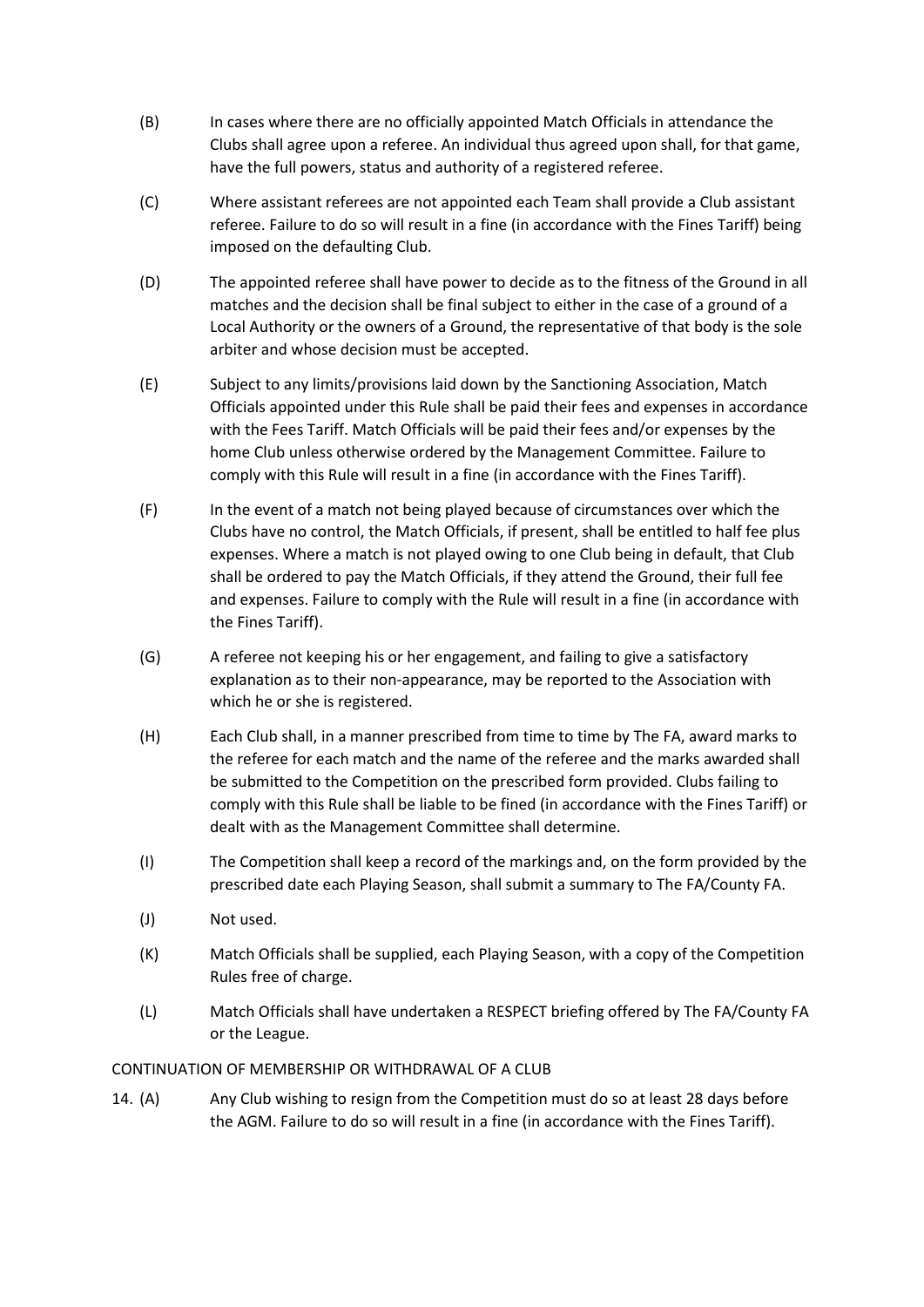- (B) The Management Committee shall have the discretion to deal with a Team being unable to start or complete its fixtures for a Playing Season, including but not limited to, issuing a fine (in accordance with the Fines Tariff).
- (C) In addition to the powers of the Management Committee pursuant to Rule 5(I), in the event of a member Club failing to discharge all its financial obligations to the Competition in excess of £50, the Management Committee are empowered to refer the debt under The FA Football Debt Recovery provisions.

### PROTESTS AND COMPLAINTS

- 15. (A) (i) All questions of eligibility, qualifications of Players or interpretations of the Rules shall be referred to the Management Committee or a sub-committee duly appointed by the Management Committee.
	- (ii) Objections relevant to the dimensions of the pitch, goals, flag posts or other facilities of the venue will not be entertained by the Management Committee unless a protest is lodged with the referee before the commencement of the match.
	- (B) Except in cases where the Management Committee decide that there are special circumstances, protests and complaints (as set out more fully at Rule 15(A) above) (which must contain full particulars of the grounds upon which they are founded) must be lodged in duplicate with the Secretary within five days (excluding Sundays) of the match or occurrence to which they refer. A protest or complaint shall not be withdrawn except by permission of the Management Committee. A member of the Management Committee who is a member of any Club involved shall not be present (except as a witness or representative of his Club) when such protest or complaint is being determined.
	- (C) No protest of whatever kind shall be considered by the Management Committee unless the complaining Club shall have deposited with the Secretary a sum of £10 in accordance with the Fees Tariff. This may be forfeited in whole or in part in the event of the complaining or protesting Club losing its case. The Competition shall have power to order the defaulting Club or the Club making a losing or frivolous protest or complaint to pay the expenses of the inquiry or to order that the costs to be shared by the parties.
	- (D) All parties to a protest or complaint must receive a copy of the submission and must be afforded an opportunity to make a statement at least 7 days prior to the protest or complaint being heard.
		- (i) All parties must have received seven days' notice of the hearing should they be instructed to attend.
		- (ii) Should a Club elect to state its case in person then they should forward a deposit of £10 and indicate such when forwarding the written response.
	- (E) If so requested by all parties concerned, the Management Committee may determine any disputes, protests, appeals, claims or complaints between two Clubs in which event both Clubs shall send a non-returnable fee. Such determination shall be final and binding upon the parties concerned. The procedure for such determination shall be determined by the Management Committee.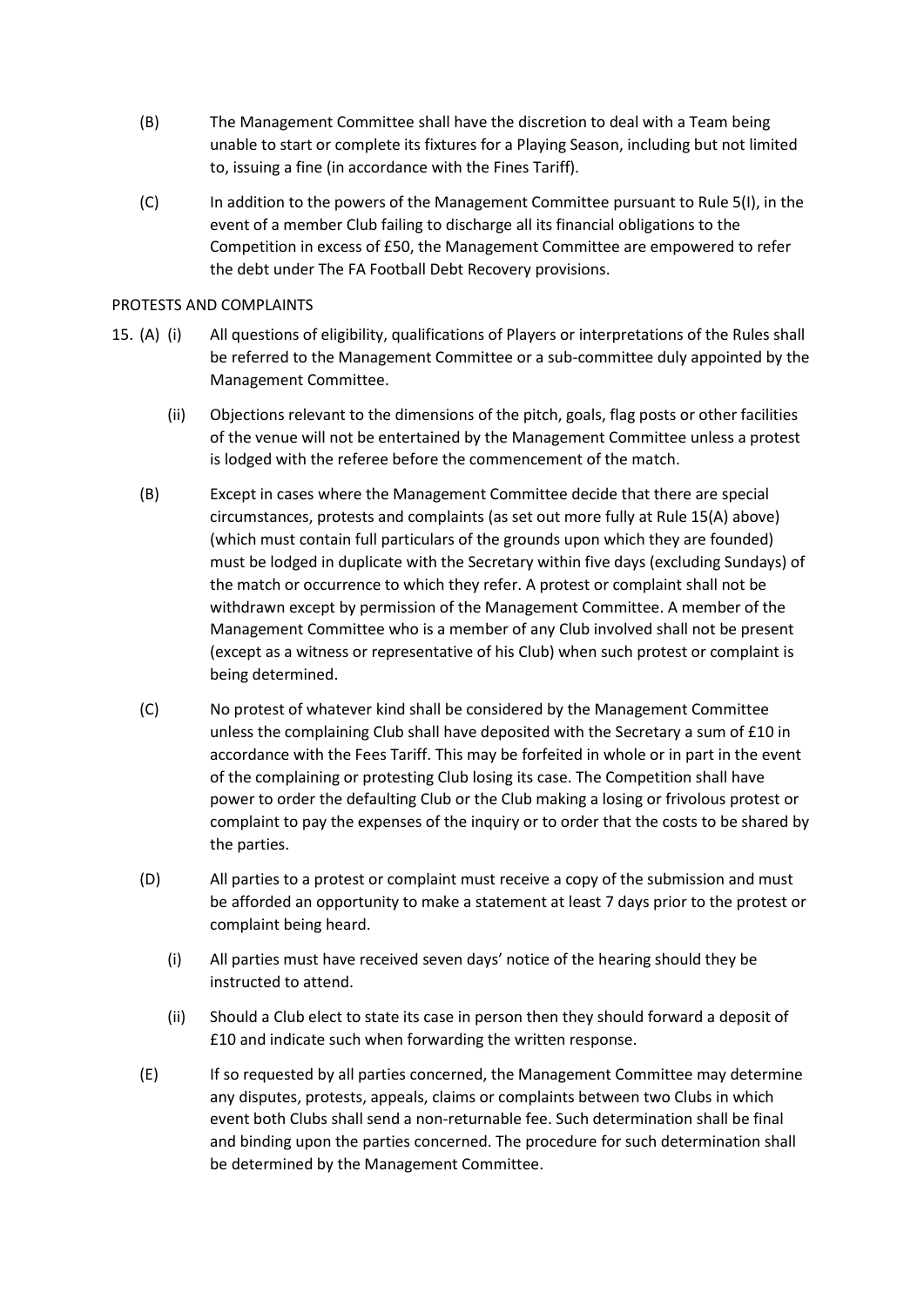#### APPEALS

- 16. Any appeal against a decision of the Management Committee must be lodged with the Sanctioning Authority within 14 days of the posting of the written notification of the decision causing the appeal, accompanied by a fee as set out in the Fees Tariff, which may be forfeited in the event of the appeal not being upheld. A copy of the appeal must also be sent to the Secretary. The procedure for the appeal shall be determined by the Sanctioning Authority, in such respect the Sanctioning Authority may (but is not obliged to):
	- (i) Invite submissions by the parties involved;
	- (ii) Convene a hearing to hear the appeal;
	- (iii) Permit new evidence; or
	- (iv) Impose deadlines as are appropriate.

Any appeal shall not involve a rehearing of the evidence considered by the Management Committee.

No appeal can be lodged against a decision taken at an Annual or Special General Meeting unless this is on the ground of unconstitutional conduct.

### EXCLUSION OF CLUBS OR TEAMS

### MISCONDUCT, CLUBS, OFFICIALS, PLAYERS

- 17. (A) At the AGM or Special General Meeting called for the purpose in accordance with the provisions of Rule 19, notice of motion having been duly circulated on the agenda, the accredited delegates present shall have the power to exclude any Club or Team from further membership which must be supported by (more than) two-thirds (2/3) of those present and voting. Voting on this point shall be conducted by ballot.
	- (B) At the AGM, or at a Special General Meeting called for the purpose, in accordance with the provisions of Rule 19, the accredited delegates present shall have the power to exclude from further participation in the Competition any Club whose conduct has, in their opinion, been undesirable, which must be supported by (more than) twothirds (2/3) of those present and voting. Voting on this point shall be conducted by ballot. A Club whose conduct is the subject of the vote being taken shall be excluded from voting.
	- (C) Any Officer or member of a Club proved guilty of either a breach of Rule, other than field offences, or of inducing or attempting to induce a Player or Players of another Club in the Competition to join them shall be liable to expulsion or such penalty as a General Meeting or Management Committee may decide, and their Club shall also be liable to expulsion in accordance with the provisions of Clauses (A) and (B) of this Rule.

### TROPHY: - LEGAL OWNERS, CONDITIONS OF TAKING OVER, AGREEMENT TO BE SIGNED. AWARDS.

18. (A) The following agreement shall be signed on behalf of the winners of the Cup or Trophy:- "We A [name] and B [name], the Chairman and Secretary of \_\_\_\_\_\_\_\_\_\_ FC, members of and representing the Club, having been declared winners of Cup or Trophy, and it having been delivered to us by the Competition, do hereby on behalf of the Club jointly and severally agree to return the Cup or Trophy to the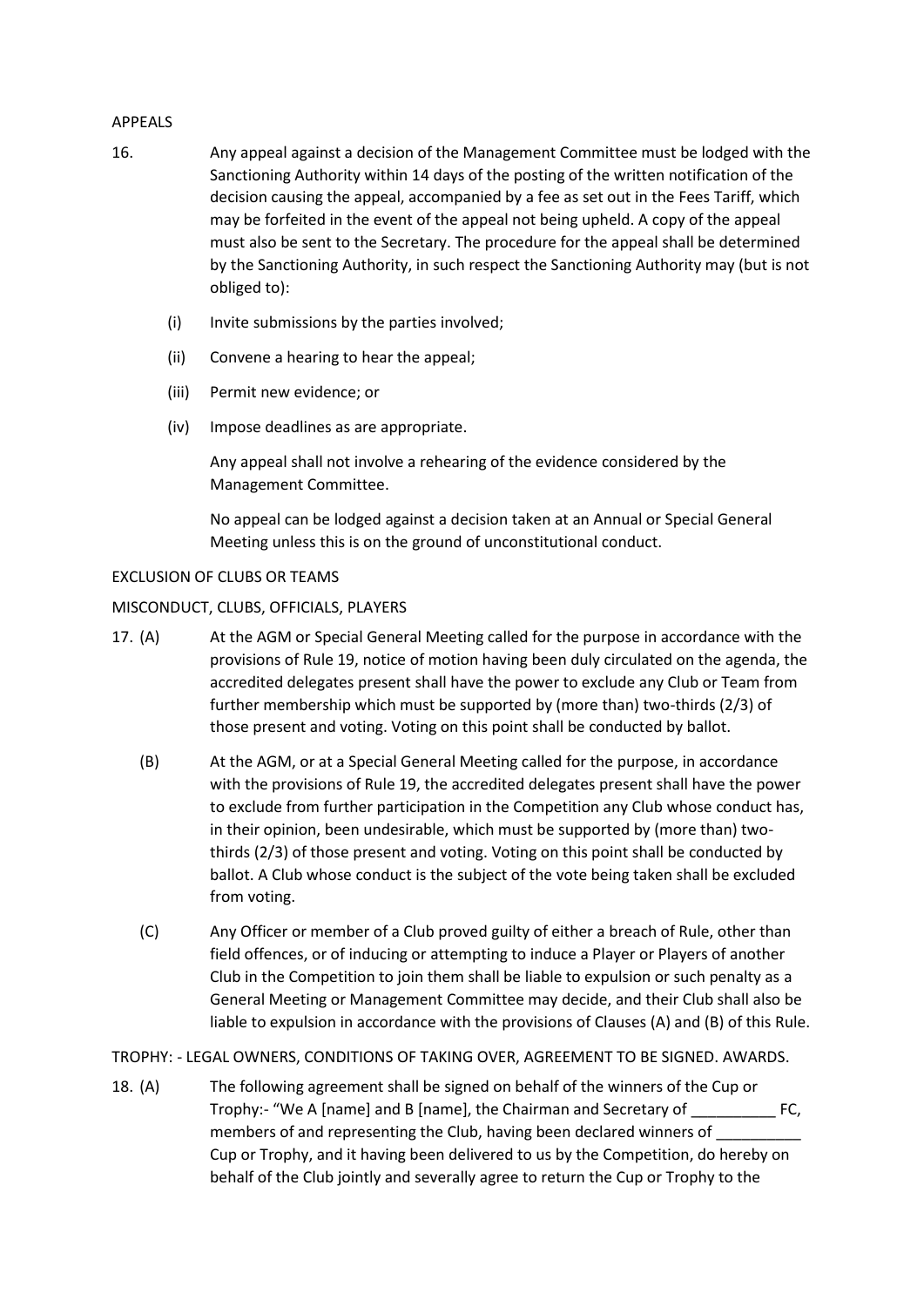Competition Secretary on or before 1st March. If the Cup or Trophy is lost or damaged whilst under our care we agree to refund to the Competition the amount of its current value or the cost of its thorough repair."

Failure to comply will result in a fine (in accordance with the Fines Tariff).

(B) At the close of each Competition awards may/shall be made to the winners and runners-up if the funds of the Competition permit.

### SPECIAL GENERAL MEETINGS

19. Upon receiving a requisition signed by two-thirds (2/3) of the Clubs in membership the Secretary shall call a Special General Meeting.

The Management Committee may call a Special General Meeting at any time.

At least 7 days' notice shall be given of a meeting under this Rule, together with an agenda of the business to be transacted at such meeting.

Each member Club shall be empowered to send two delegates to all Special General Meetings. Each Club shall be entitled to one vote only. Officers and Management Committee members shall be entitled to attend and vote at all Special General Meetings.

Any continuing member Club failing to be represented at a Special General Meeting without satisfactory reason being given shall be fined (in accordance with the Fines Tariff).

## ALTERATION TO RULES

20. Alterations, for which consent has been given by the Sanctioning Association, shall be made to these Rules only at the AGM or at a Special General Meeting specially convened for the purpose called in accordance with Rule 19. Any alteration made during the Playing Season to the Rule relating to the qualification of Players shall not take effect until the following Playing Season.

> Notice of proposed alterations to be considered at the AGM shall be submitted to the Secretary by 30th April in each year. The proposals, together with any proposals by the Management Committee, shall be circulated to the Clubs by 15th May and any amendments thereto shall be submitted to the Secretary by 29th May. The proposals and proposed amendments thereto shall be circulated to Clubs with the notice of the AGM. A proposal to change a Rule shall be carried if a majority of those present, entitled to vote and voting are in favour.

A copy of the proposed alterations to Rules to be considered at the AGM or Special General Meeting shall be submitted to the Sanctioning Authority or The FA (as applicable) seven days prior to the date of the meeting.

### FINANCE

21. (A) The Management Committee shall determine with which bank or other financial institution the funds of the Competition will be lodged.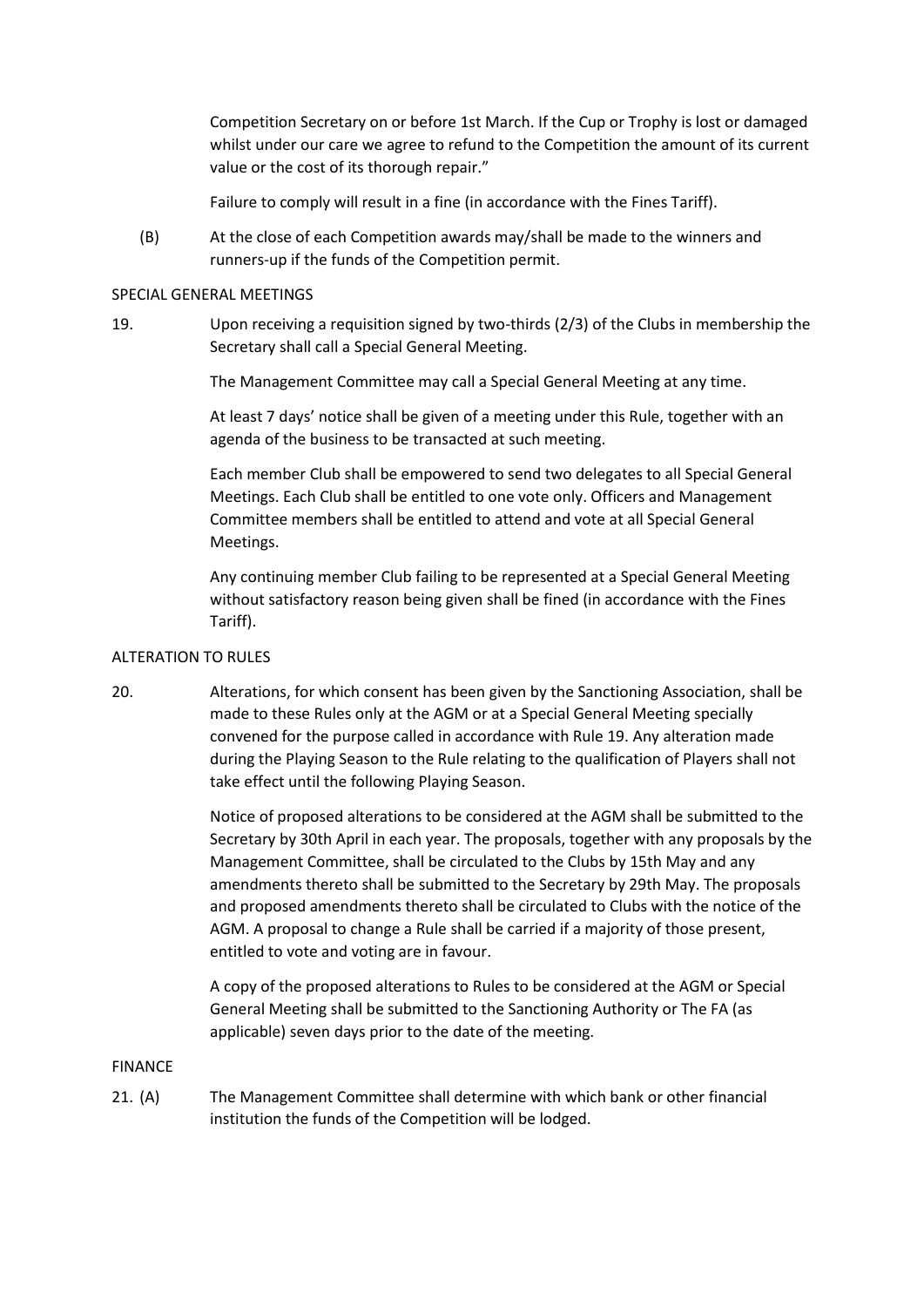- $(B)$  All expenditure in excess of  $E$  100 shall be approved by the Management Committee. Cheques shall be signed by at least two Officers nominated by the Management Committee.
- (C) The financial year of the Competition will end on 31st May.
- (D) The books, or a certified balance sheet, of a Competition shall be prepared and shall be audited/verified annually by some suitably qualified person(s) who shall be appointed at the AGM.

#### INSURANCE

22. All Clubs must have public liability insurance cover of at least ten million pounds (£10,000,000). Failure to comply with this Rule will result in a fine (in accordance with the Fines Tariff).

#### DISSOLUTION

- 23. (A) Dissolution of the Competition shall be by resolution approved at a Special General Meeting by a majority of three quarters (3/4) of the members present and shall take effect from the date of the relevant Special General Meeting.
	- (B) In the event of the dissolution of the Competition, the members of the Management Committee are responsible for the winding up of the assets and liabilities of the Competition.
	- (C) The Management Committee shall deal with any surplus assets as follows:
		- (i) Any surplus assets, save for a Trophy or any other presentation, remaining after the discharge of the debts and liabilities of the Competition shall be transferred only to another Competition or Affiliated Association or The Football Association Benevolent Fund or to such other charitable or benevolent object in the locality of the Competition as determined by resolution at or before the time of winding up, and approved in writing by the Sanctioning Association.
		- (ii) If a Competition is discontinued for any reason a Trophy or any other presentation shall be returned to the Donor if the conditions attached to it so provide or, if not, dealt with as the Sanctioning Association may decide.

### FORMATION OF DIVISIONS

24. Wherever possible, split divisions within the same age group shall be formed on the basis of playing ability. This shall be based upon the results achieved by the teams in the previous playing season. Any number of divisions may be formed at the discretion of the League Committee, who shall decide the relative placement of the teams in order to provide for the most competitive football in the age group.

> Clubs may make representation in writing to the League Committee as to the relative abilities of their teams prior to the formation of the divisions. In forming the divisions, the Committee may take into account such representations, but is under no obligation to conform with them.

Where new member teams are joining having played in a different League in the previous season, they shall be placed in a division conforming to the playing ability adjudged to have been achieved by that team in the previous season. New teams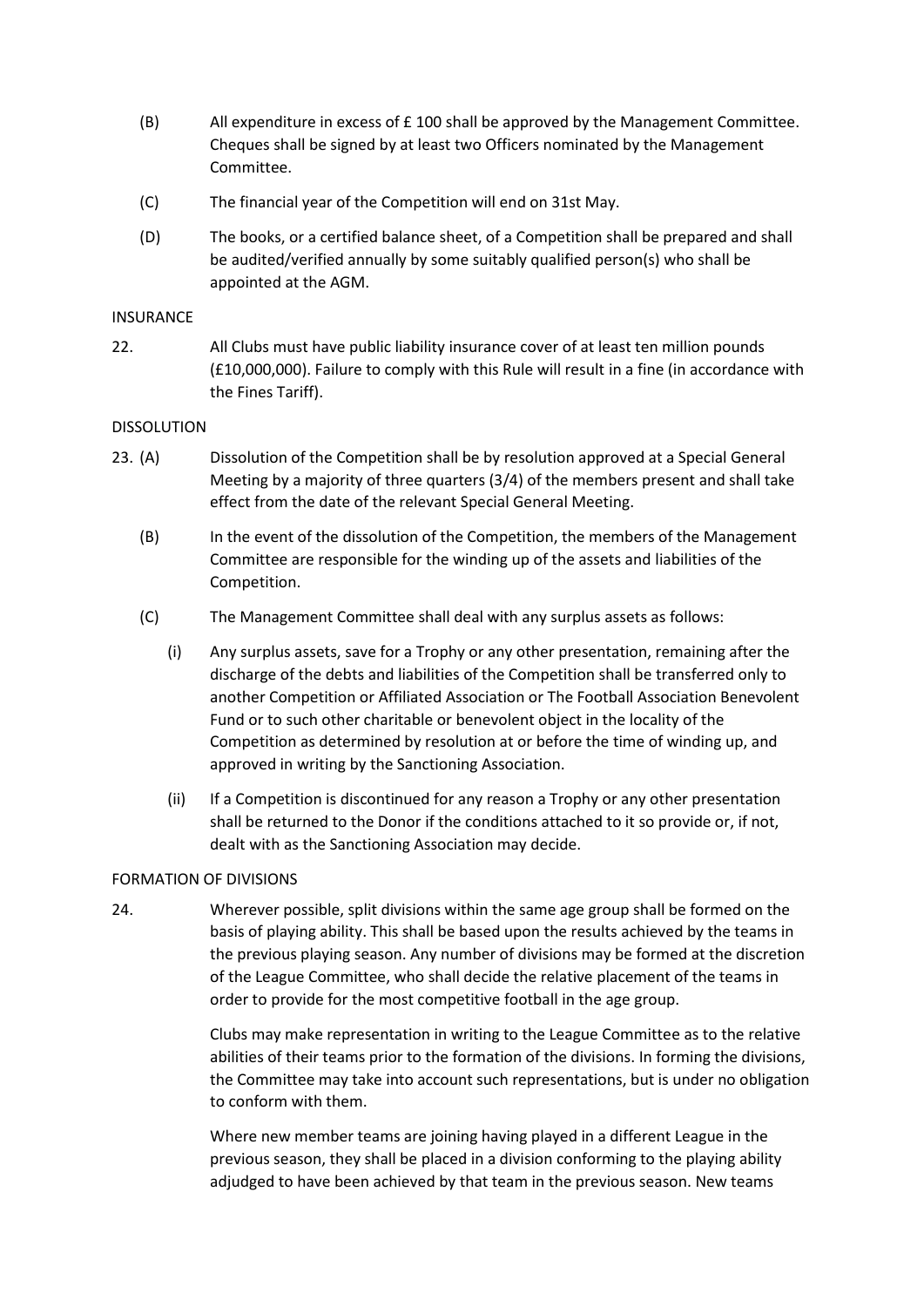having been formed for the first time in the age group shall be placed in the lowest ability division for their first season in the League.

### FEES TARIFF

| <b>RULE NUMBER</b> | <b>DESCRIPTION</b>            | <b>MAXIMUM FEE</b>                   |
|--------------------|-------------------------------|--------------------------------------|
| 3(A)               | <b>ENTRY FEE</b>              | £50.00                               |
| 3(B)               | <b>ANNUAL SUBSCRIPTION</b>    | £150.00                              |
| 3 <sup>(C)</sup>   | <b>DEPOSIT</b>                | £100.00                              |
| 8(D)               | <b>REGISTRATION FORM</b>      | £10.00 (per Player)                  |
| 8(H)               | <b>TRANSFER FORM</b>          | £10.00                               |
| 13(E)              | <b>REFEREE FEES</b>           | As agreed with Sanctioning Authority |
| 13(E)              | <b>ASSISTANT REFEREE FEES</b> | As agreed with Sanctioning Authority |
| 15 (C), 16         | PROTEST/APPEAL FEES           | £25.00                               |